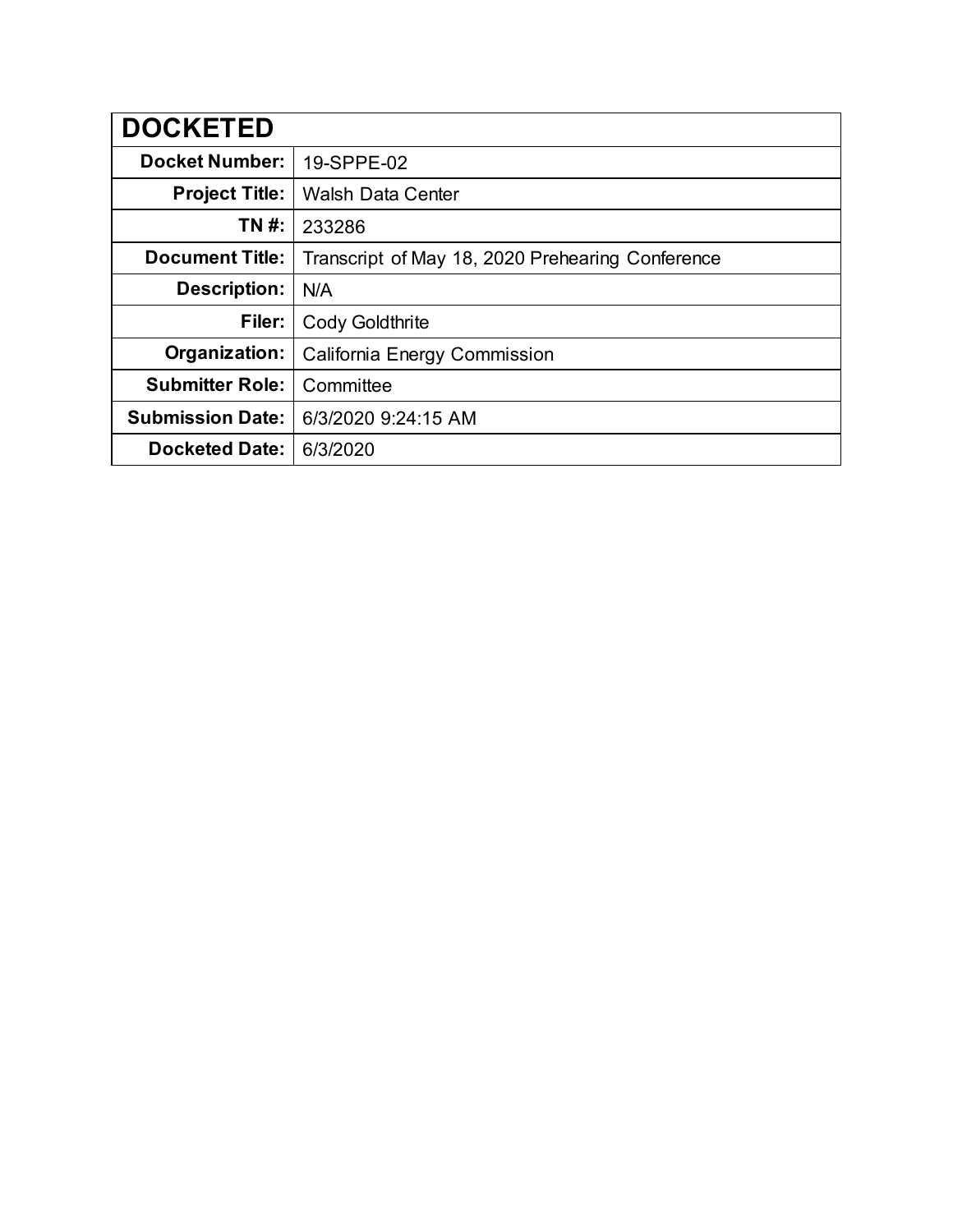# EVIDENTIARY HEARING BEFORE THE

# ENERGY RESOURCES CONSERVATION AND DEVELOPMENT

# COMMISSION OF THE STATE OF CALIFORNIA

# CALIFORNIA ENERGY COMMISSION

| In the matter of,       |                         |
|-------------------------|-------------------------|
|                         | ) Docket No. 19-SPPE-02 |
| Walsh Backup Generating |                         |
| Facility                |                         |

#### **PREHEARING CONFERENCE**

#### **REMOTE WEBEX ACCESS ONLY**

WARREN-ALQUIST STATE ENERGY BUILDING

#### 1516 NINTH STREET

1ST FLOOR, ARTHUR ROSENFELD HEARING ROOM

### SACRAMENTO, CALIFORNIA 95814

MONDAY, MAY 18, 2020

# 12:04 P.M.

Reported by:

Peter Petty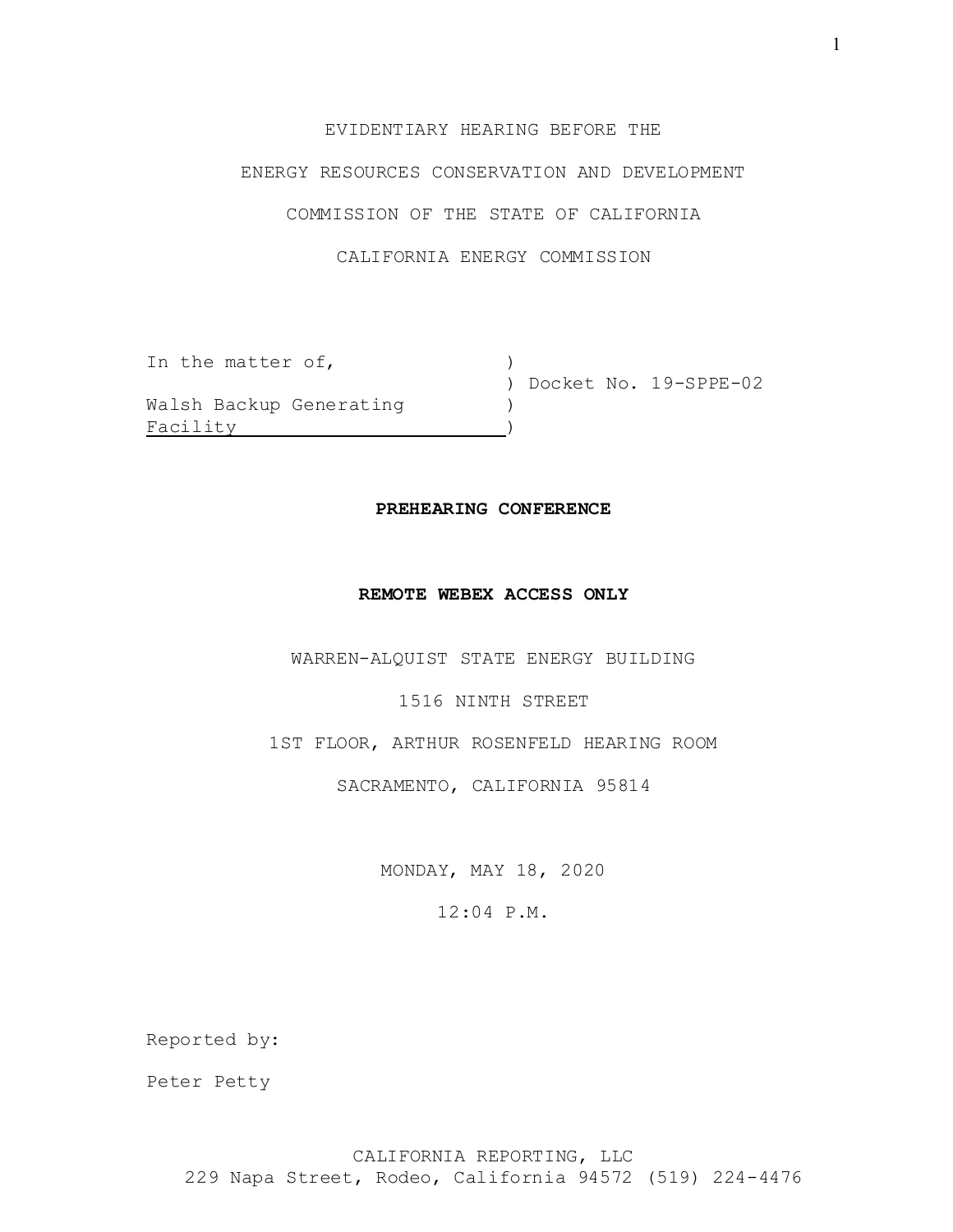#### APPEARANCES

SITING COMMITTEE MEMBERS AND ADVISORS PRESENT: Karen Douglas, Commissioner, Presiding Member Kourtney Vaccaro, Advisor to Commissioner Douglas Eli Harland, Advisor to Commissioner Douglas Patty Monahan, Associate Member Ben De Alba, Advisor to Commissioner Monahan Jana Romero, Advisor to Commissioner Monahan Kristy Chew, Technical Advisor on Siting Matters HEARING OFFICER: Susan Cochran, California Energy Commission CEC STAFF PRESENT: Leonidas Payne, Project Manager Jared Babula, Staff Counsel Rosemary Avalos, Public Advisor's Office Raj Singh Eric Knight APPLICANT: Scott Galati, Applicant's Representative Joe Hubbard, Digital Realty Trust Greg Darvin, Atmospheric Dynamics INTERVENOR: Robert Sarvey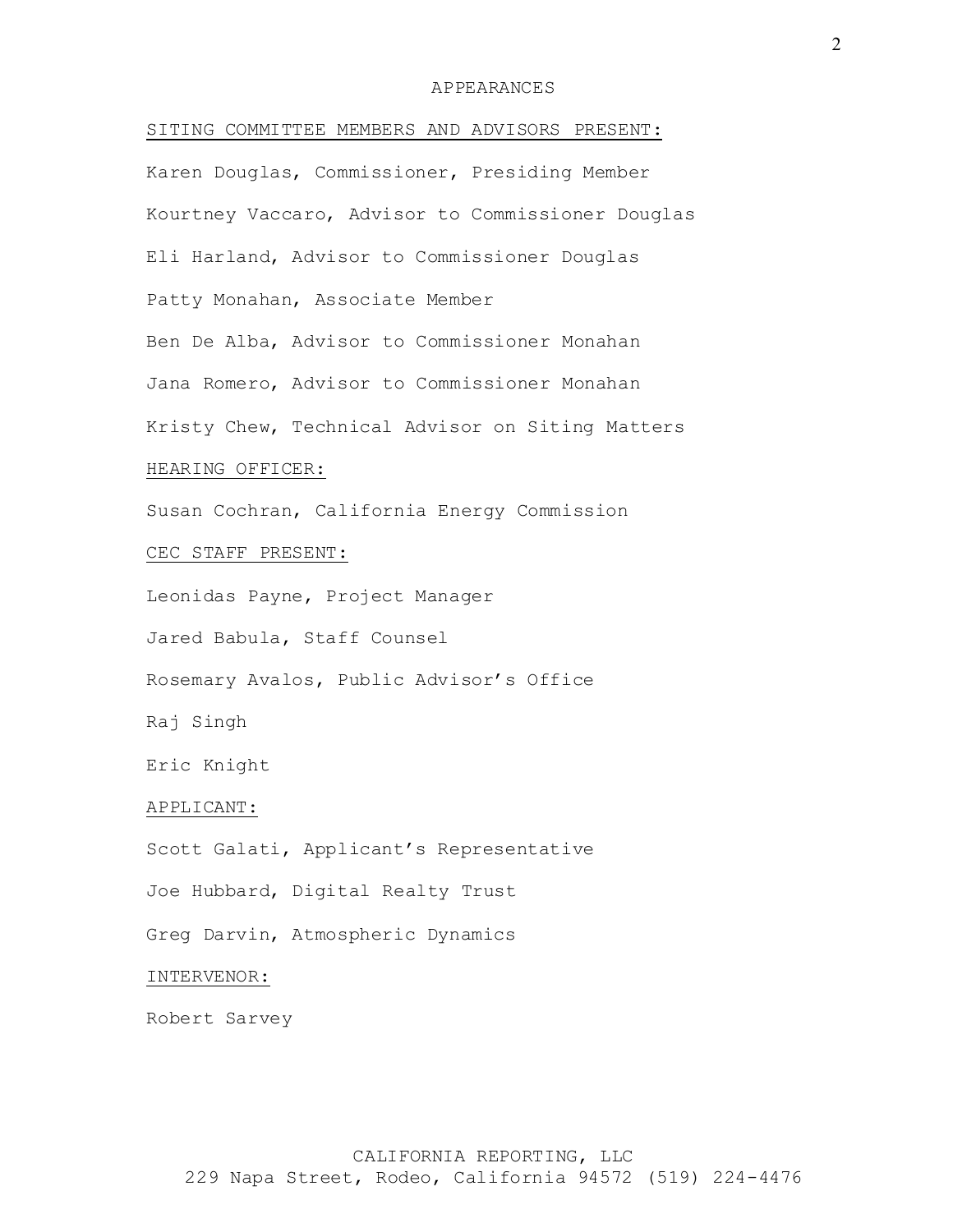INDEX

|                           |                          | Page |
|---------------------------|--------------------------|------|
|                           | 1. Call to Order         | 4    |
|                           | 2. Prehearing Conference | 6    |
|                           | 3. Public Comment        | 37   |
|                           | 4. Closed Session        | 37   |
|                           | 5. Adjournment           | 39   |
|                           | Reporter's Certificate   | 40   |
| Transcriber's Certificate |                          | 41   |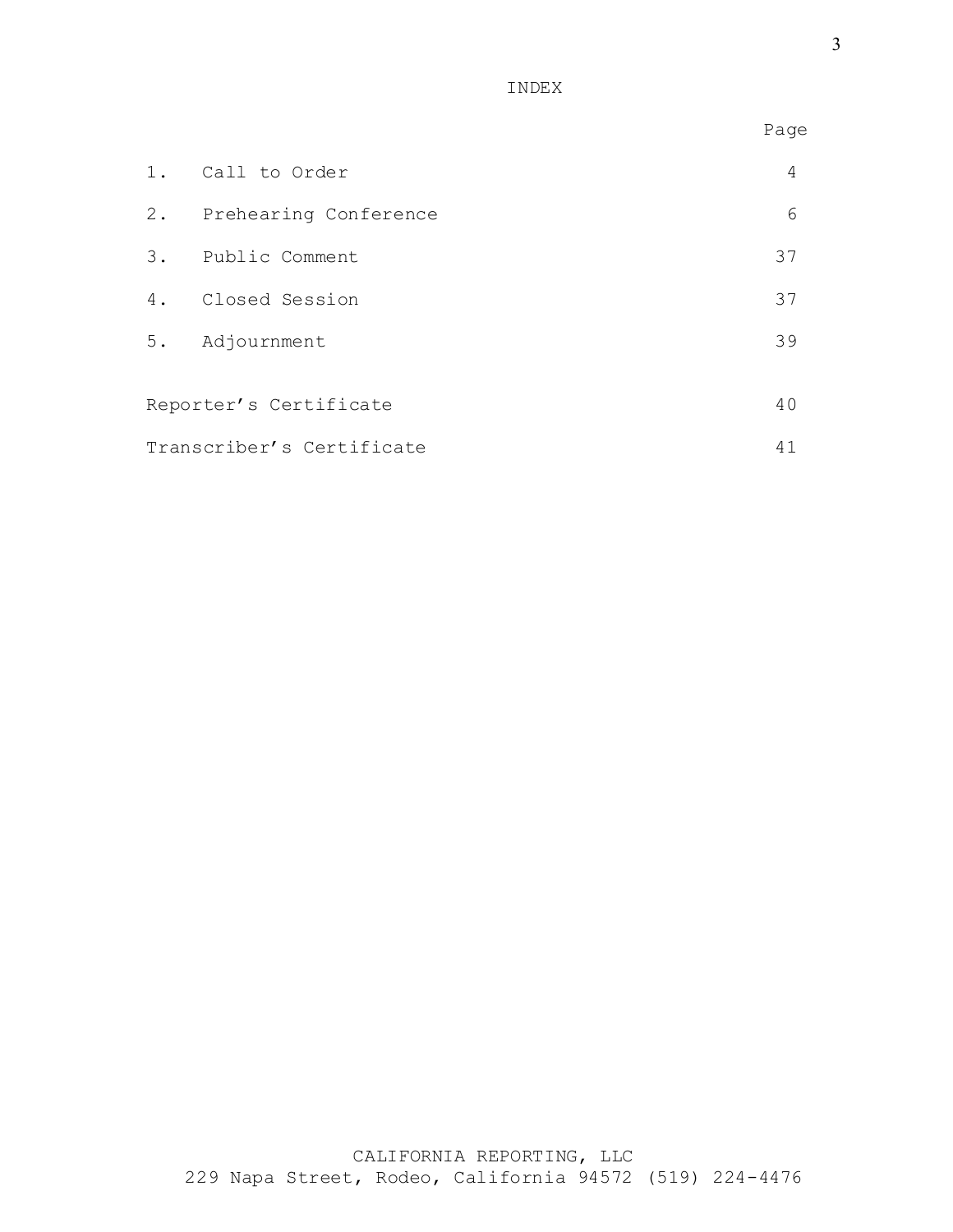| $\mathbf{1}$   | P R O C E E D I N G S                                         |  |  |  |  |  |  |  |
|----------------|---------------------------------------------------------------|--|--|--|--|--|--|--|
| 2              | MAY 18, 2020<br>$2:11$ P.M.                                   |  |  |  |  |  |  |  |
| $\overline{3}$ | PRESIDING MEMBER DOUGLAS: And I was able to unmute            |  |  |  |  |  |  |  |
| 4              | myself, so that's a good sign.                                |  |  |  |  |  |  |  |
| 5              | HEARING OFFICER COCHRAN: Good.                                |  |  |  |  |  |  |  |
| 6              | PRESIDING MEMBER DOUGLAS: Good afternoon everybody            |  |  |  |  |  |  |  |
| 7              | and welcome, and thanks for joining us today.                 |  |  |  |  |  |  |  |
| 8              | This is the Prehearing Conference for the Application         |  |  |  |  |  |  |  |
| 9              | for a Small Power Plant Exemption for the Walsh Backup        |  |  |  |  |  |  |  |
| 10             | Generating Facility.                                          |  |  |  |  |  |  |  |
| 11             | Before we begin, I'd like to make introductions and           |  |  |  |  |  |  |  |
| 12             | then ask the parties to identify themselves for the record.   |  |  |  |  |  |  |  |
| 13             | I'm Karen Douglas, Commissioner and Presiding Member of this  |  |  |  |  |  |  |  |
| 14             | Committee. My advisors are on this WebEx today, Kourtney      |  |  |  |  |  |  |  |
| 15             | Vaccaro and Eli Harland.                                      |  |  |  |  |  |  |  |
| 16             | Patty Monahan is on and sorry about the challenges            |  |  |  |  |  |  |  |
| 17             | joining, Commissioner Monahan. She's a Commissioner and       |  |  |  |  |  |  |  |
| 18             | Associate Member. Jana Romero, her Advisor.                   |  |  |  |  |  |  |  |
| 19             | Noemi Gallardo -- or, actually Rosemary Avalos,               |  |  |  |  |  |  |  |
| 20             | you're on as well, right? And Susan Cochran, Hearing          |  |  |  |  |  |  |  |
| 21             | Officer.                                                      |  |  |  |  |  |  |  |
| 22             | And let me ask the parties to introduce themselves            |  |  |  |  |  |  |  |
| 23             | and their representatives, starting with the Applicant.<br>Go |  |  |  |  |  |  |  |
| 24             | ahead.                                                        |  |  |  |  |  |  |  |
| 25             | MR. GALATI: Hi, this is Scott Galati. And joining             |  |  |  |  |  |  |  |
|                | CALIFORNIA REPORTING, LLC                                     |  |  |  |  |  |  |  |

229 Napa Street, Rodeo, California 94572 (519) 224-4476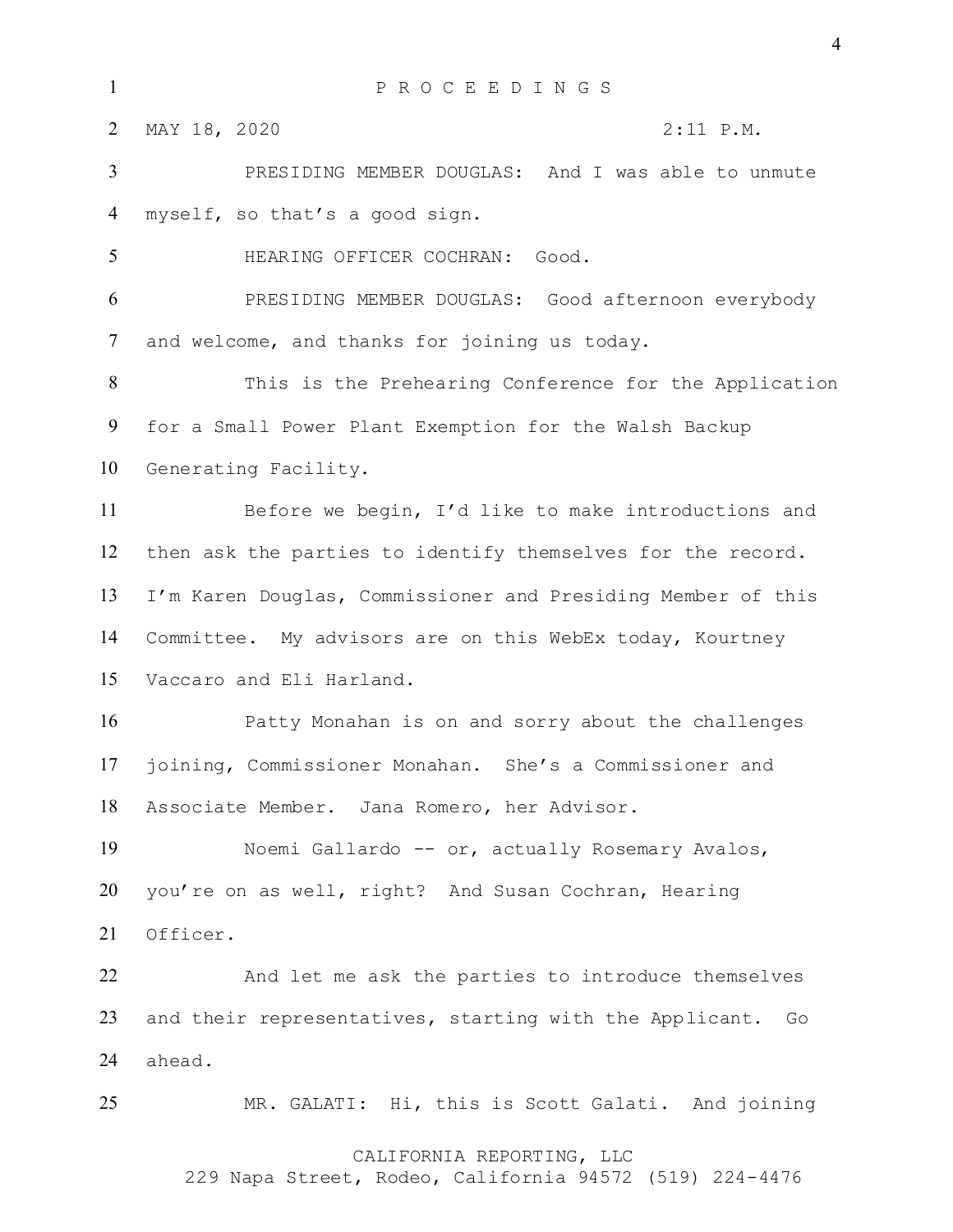us on the call today is Greg Darvin from Atmospheric Dynamics and Air Quality. Mike Lisenbee and Desiree Dei Rossi. I think they're both under the same name there, from David J. Powers and Associates. And the Applicant representative from Digital Realty is Joseph Hubbard, Joe Hubbard.

 PRESIDING MEMBER DOUGLAS: Great. Thank you. Let me go to staff, now.

 MR. BABULA: This is Jared Babula, Staff Attorney. And Lon Payne, he's the Project Manager, is on the line. And then, we also have various technical staff who are listening in and can speak, if needed. Thank you.

 PRESIDING MEMBER DOUGLAS: Thank you very much. 13 I'm going to read through the Intervenors, so please speak up if you're on. From Helping Hand Tools, Evan Wynns? How about California Unions for Reliable Energy,

CURE?

17 And I know we heard Robert Sarvey. Mr. Sarvey, are you there? Mr. Sarvey, we haven't muted you, I hope. Are you still there?

 HEARING OFFICER COCHRAN: I see Mr. Sarvey and I had unmuted him myself, but he -- I haven't heard him speak.

22 PRESIDING MEMBER DOUGLAS: He may have stepped away from the computer for a moment.

HEARING OFFICER COCHRAN: Okay.

PRESIDING MEMBER DOUGLAS: I'll move down the list --

# CALIFORNIA REPORTING, LLC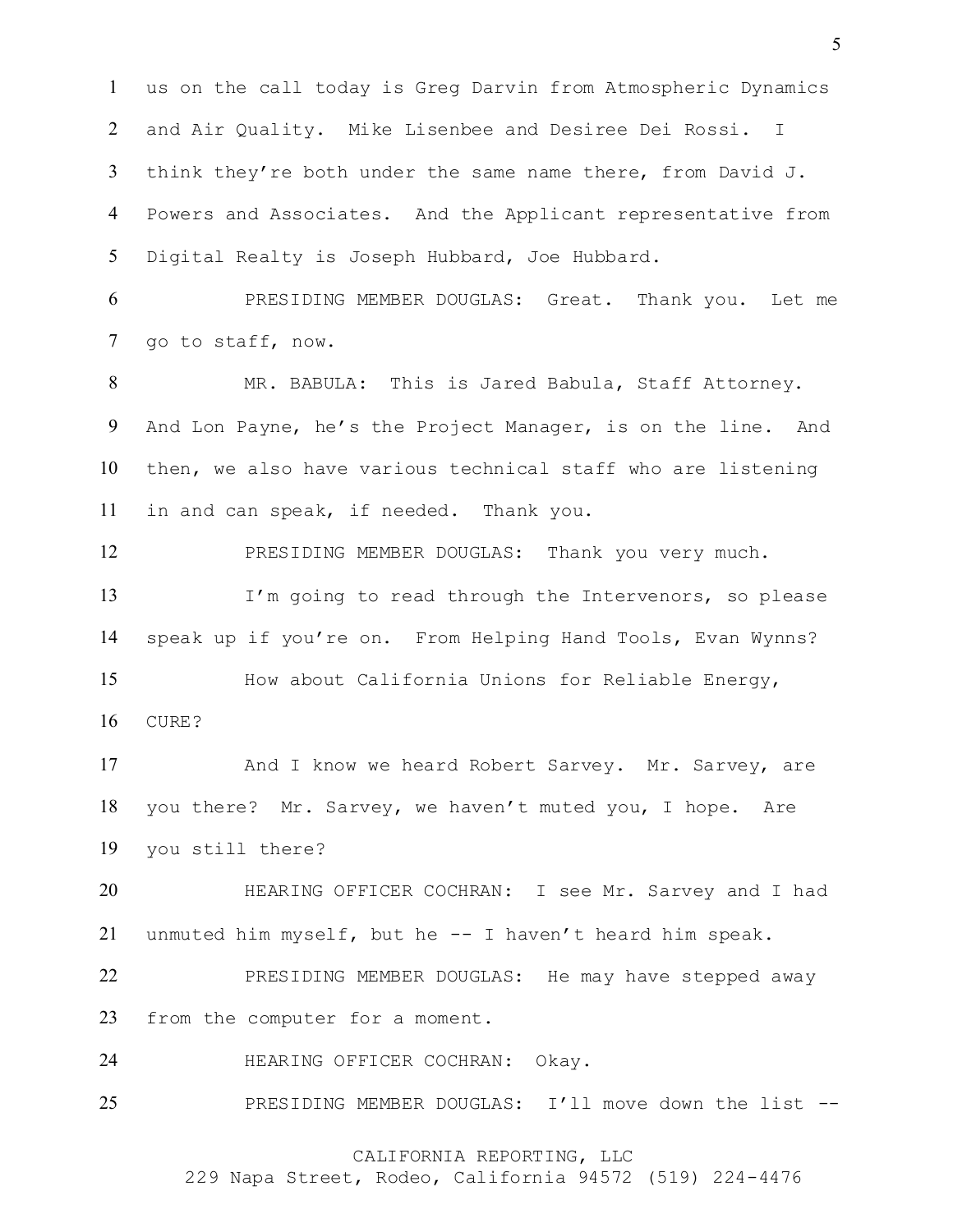CALIFORNIA REPORTING, LLC I'll move down the list for now and we can ask, verify with him later. Are there any elected officials or representatives from any federal government agencies on the line? If so, please unmute yourselves and speak up. Any state government agencies, besides the Energy Commission? 8 How about Native American Tribes? All right, is anyone on from the Bay Area Air Quality Management District? 11 How about the City of Santa Clara? Silicon Valley Power? 13 Any other local agencies? All right, at this point I'll hand over the conduct of this hearing to Hearing Officer Susan Cochran. HEARING OFFICER COCHRAN: Thank you all and thank you for bearing with us as we move through this remote meeting. The Committee noticed today's prehearing conference in the Notice of Prehearing Conference and Evidentiary Hearing Revised Scheduling Order, and further orders issues on April 30, 2020. 22 As we explained in the April 30, 2020 notice, the basic purposes of the prehearing conference are to assess the project's readiness for hearings, to clarify areas of agreement or dispute, to identify witnesses and exhibits, to

229 Napa Street, Rodeo, California 94572 (519) 224-4476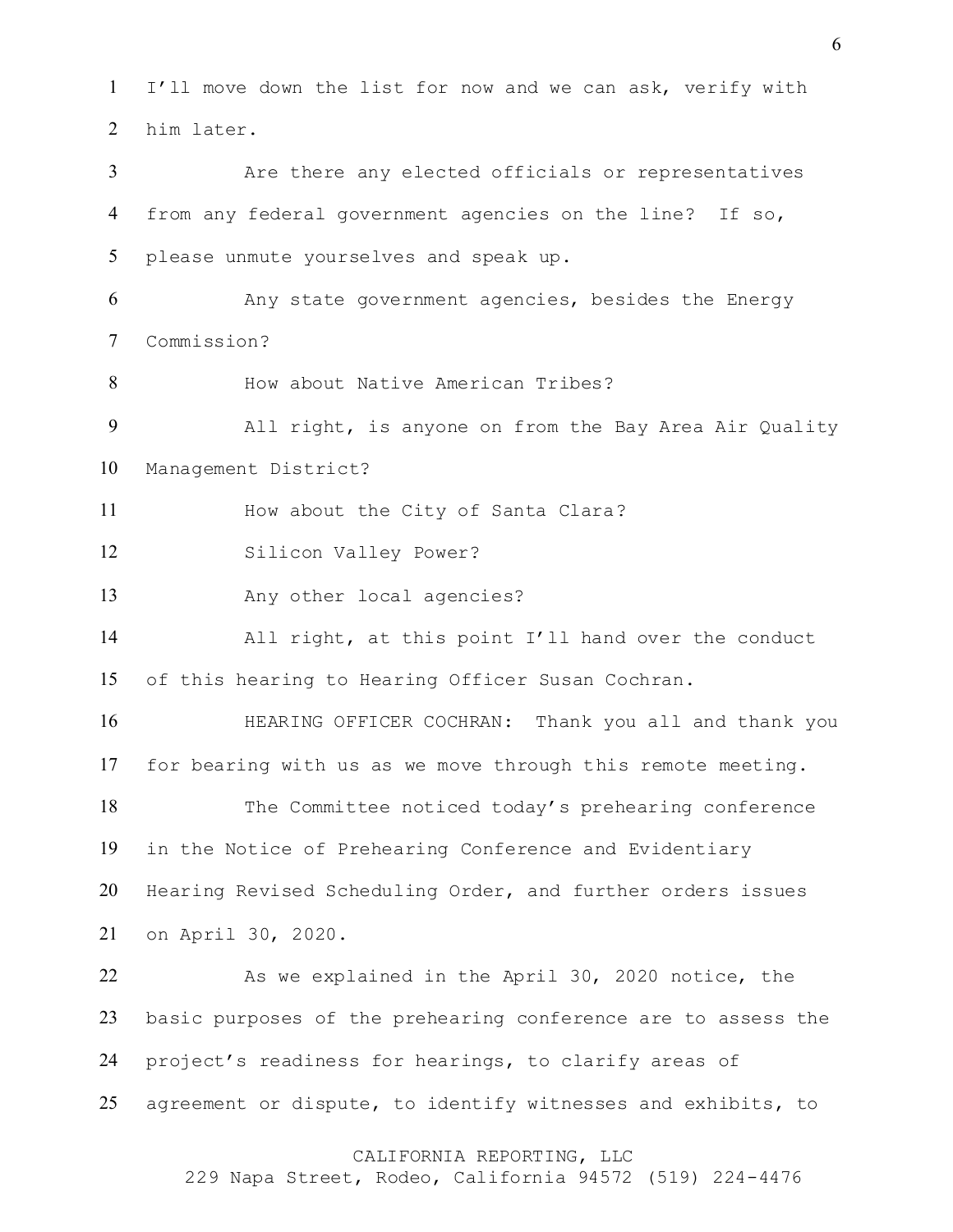determine the areas requiring hearing time so that the parties may question the other party's witnesses, and to discuss associated procedural matters.

 Before I begin with the substantive portion of this prehearing conference, I want to discuss housekeeping duties. As you see, we've had a little bit of struggle getting everybody in today. And we also want to make sure that we are practicing the skills that we're going to need for a remote public hearing.

 This prehearing conference, as well as next week's scheduled evidentiary hearing will be held remotely. That is we are in separate locations and communicating only through electronic means. We are meeting in this fashion consistent with Executive Orders N25-20 and N29-20 and the recommendations from the California Department of Public Health to encourage physical distancing in order to slow the spread of COVID-19. Meeting this way presents some challenges in ensuring that we have a clear record. So, we are going to practice some of the new things that we need to do in order to have a clear record.

 First, I'm going to ask that only one person speak at a time. We've been doing that pretty well so far.

 If you need to be recognized or wish to be recognized, use the raise your hand feature or the chat feature, if you need me to call on you.

# CALIFORNIA REPORTING, LLC

229 Napa Street, Rodeo, California 94572 (519) 224-4476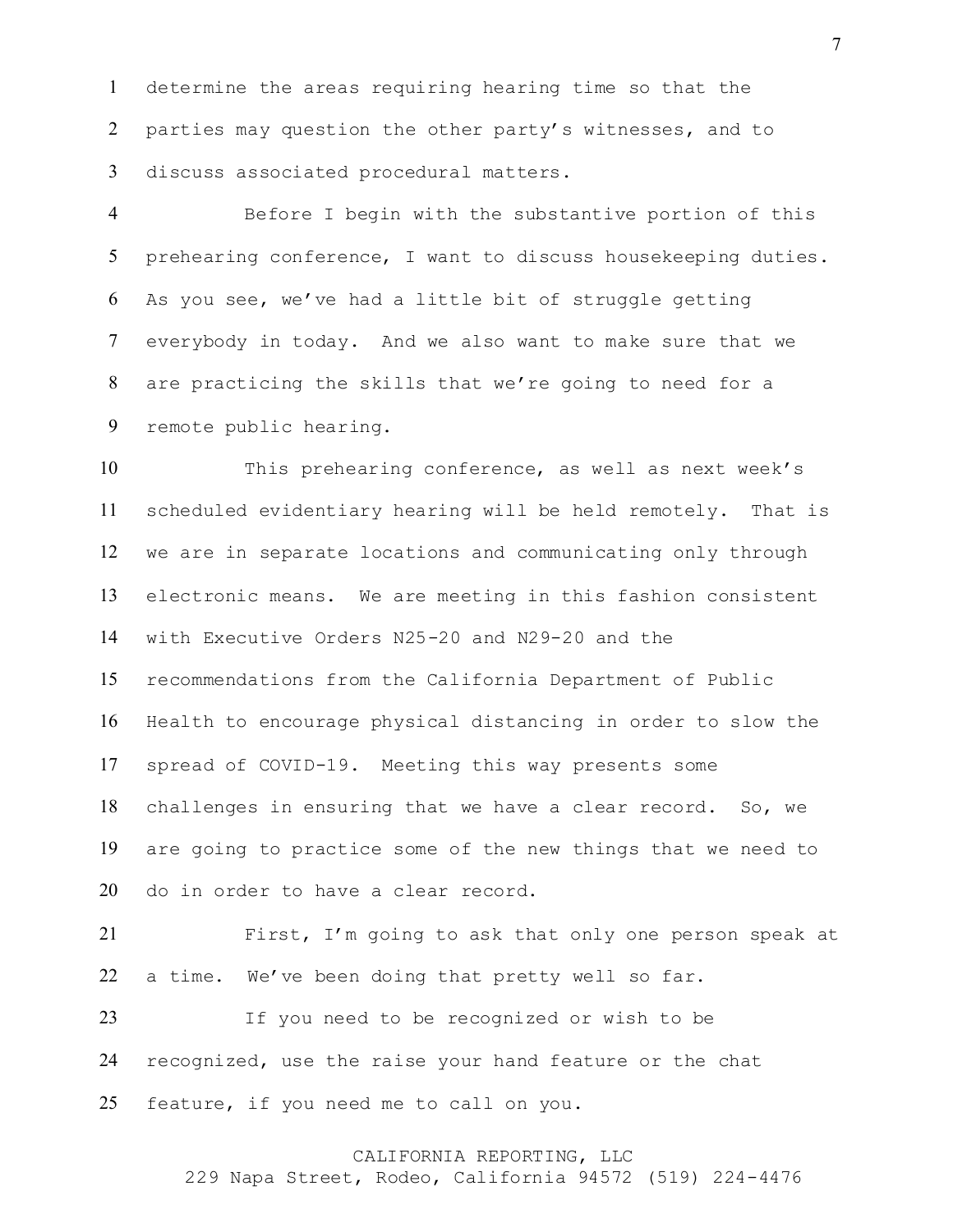After you've been called on, please lower your hand if you use that feature, so that I can make sure that you have been recognized.

 Second, please identify yourself before you speak. I know that our court reporter will ask who was speaking, if it's unclear to him. But I would like it if we could try to do that for him to limit the interruptions.

 When we are all gathered together, it's easier for me and the court reporter to see who's speaking or who wants to be recognized.

 Does anybody have any questions about the way in which we're going to conduct both this prehearing conference and next week's evidentiary hearing?

 Moving now to the substance. And you'll have to forgive me because it takes me a while to scroll through all the names to see if anybody's hand is raised.

 Moving now to the substance, this prehearing conference concerns the application for a Small Power Plant Exemption that I'm going to refer to as an SPPE, for the Walsh Backup Generating Facility. The application was filed by the Applicant on June 28, 2019. The application and many of the documents I will be mentioning today are available in the online docketing system used by the Energy Commission.

 The backup generating facility would be used to ensure an uninterruptible power supply to the Walsh Data

### CALIFORNIA REPORTING, LLC

229 Napa Street, Rodeo, California 94572 (519) 224-4476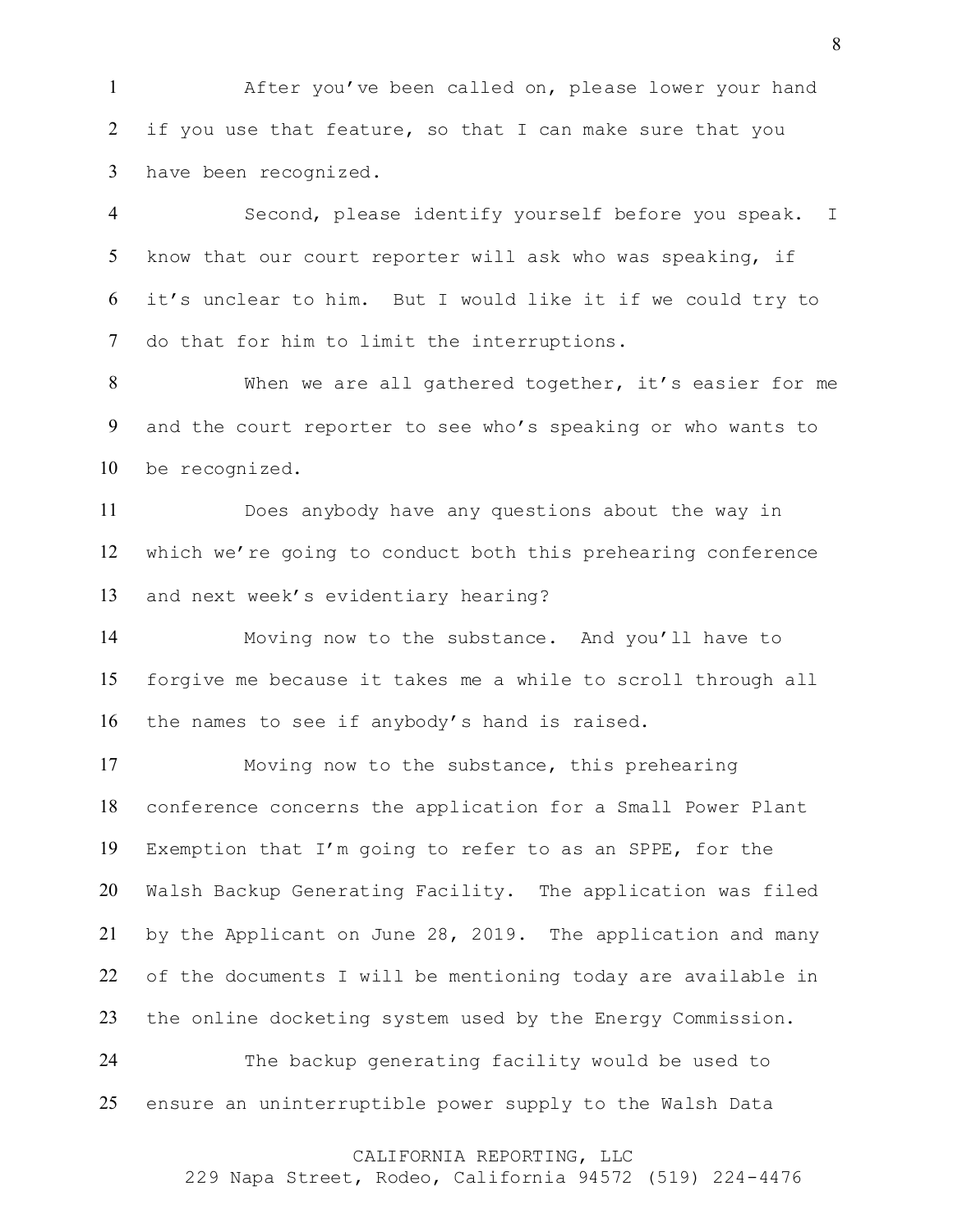Center, the data center.

2 The data center consists of a four-story, 435,050 square-foot data center building that will house computer servers in a secure and environmentally controlled structure, and a three-story administrative building containing support facilities, such as the building lobby, restrooms, conference rooms, and office space.

 The backup generating facility includes a total of 33 diesel-fired generators. A single, 2-megawatt diesel-fired generator would support the administration space, shipping and receiving, and common building systems such as elevators. The remaining 32 generators will each be 3-megawatt diesel-fired generators that will provide up to 80 megawatts of electricity to the data center. The 80 megawatts represents the maximum building load of the data center.

 Under Public Resources Code Section 25541, found in the Warren-Alquist Act, the Commission may grant an SPPE only when it makes three separate and distinct findings. First, the proposed power plant has a generating capacity of up to 100 megawatts. Two, no substantial adverse impact on the environment will result from the construction or operation of the power plant. And three, no substantial adverse impact on energy resources will result from the construction or operation of the power plant.

In addition to the findings required under the

# CALIFORNIA REPORTING, LLC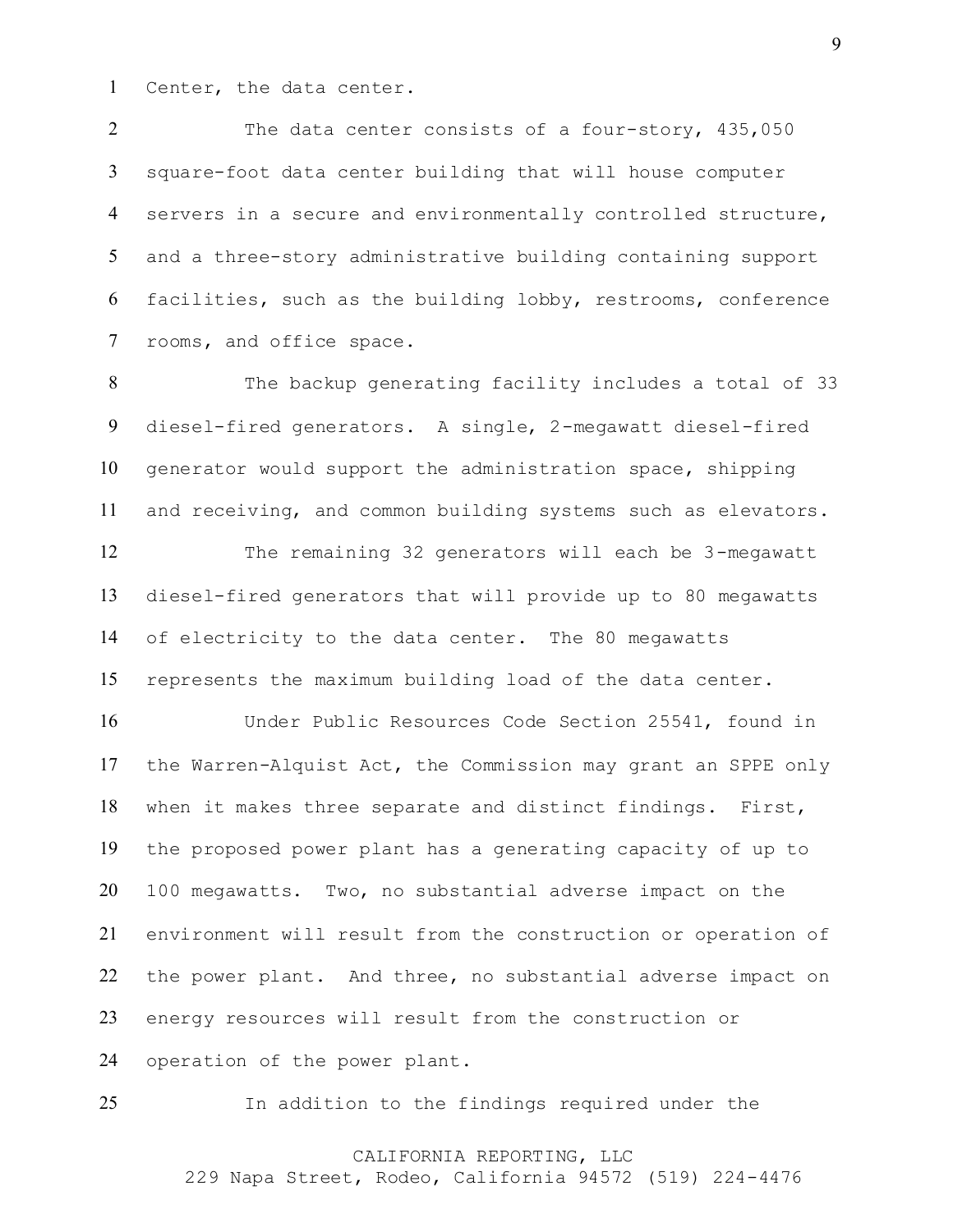Warren-Alquist Act, the Energy Commission acts as the lead agency under the California Environmental Quality Act, CEQA.

 In reviewing an SPPE, the Energy Commission considers the action. For the application, the whole of the action means the backup generators, the data center, and other project features such as a substation. Therefore, when I 7 refer to the project, I mean the backup generators, the data center, and the other projects such as the substation.

 To aid in the consideration of the application under both the Warren-Alquist Act and CEQA, staff prepared and published its initial study and proposed mitigated negative declaration, ISPMND, on February 18, 2020. The ISPMND was subject to a public review and comment period that ended on March 19, 2020.

 Comments were received from the County of Santa Clara Roads and Airports Department, and from the Bay Area Air Quality Management District. No comments were received from the general public, any intervenor, or the Applicant.

 To conduct a prehearing conference efficiently, we require that a party filing a prehearing conference -- we required a party to file a prehearing conference statement if that party wanted to participate in this prehearing conference, or to present evidence, or cross-examine witnesses at the evidentiary hearing.

We have received prehearing conference statements

# CALIFORNIA REPORTING, LLC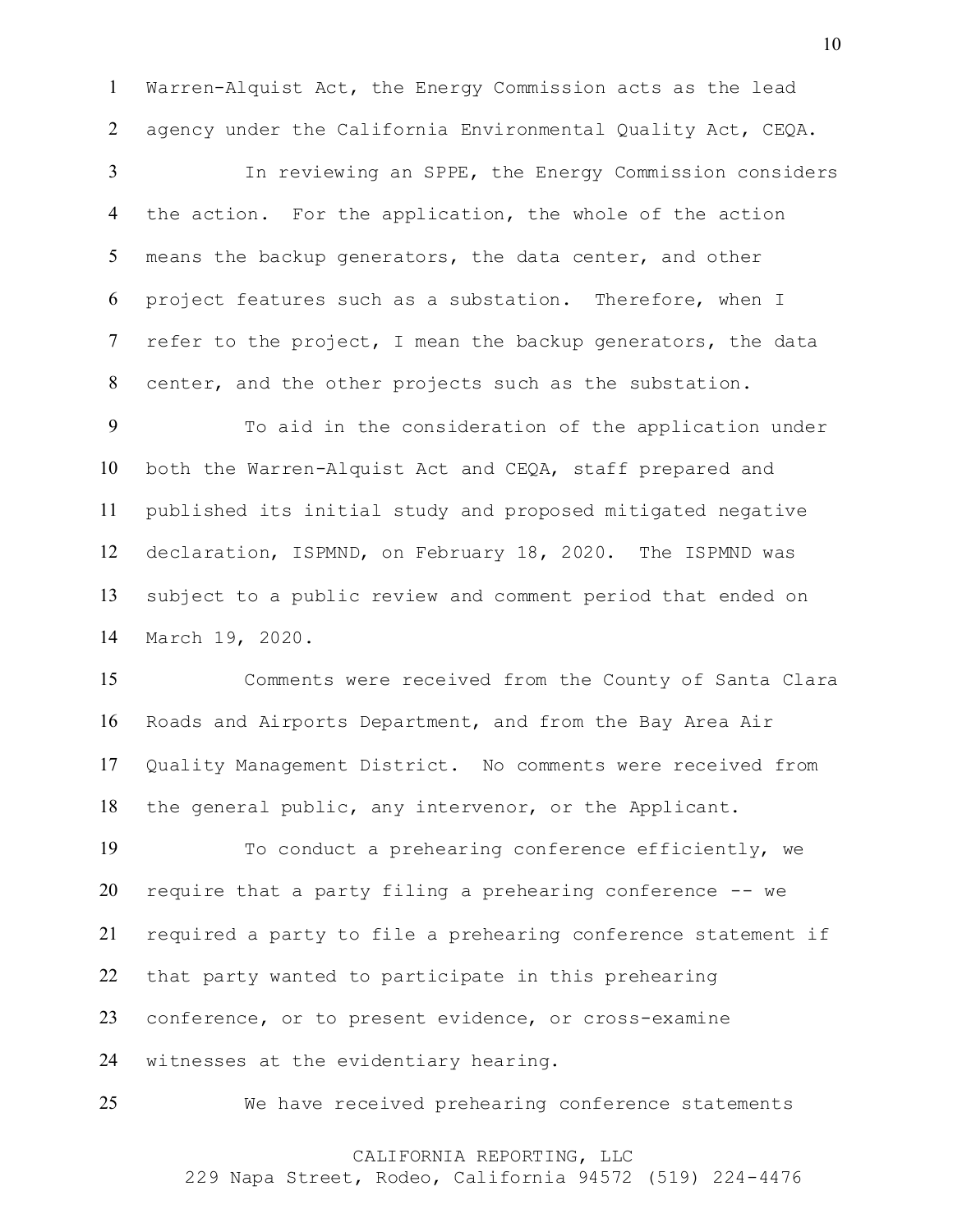from staff, Applicant, and Intervenor Sarvey. Intervenors CURE and Helping Hand Tools did not file prehearing conference statements.

 The April 30, 2020 notice also contained a series of questions regarding air quality, greenhouse gas emissions, and public health. We invited the parties, the Applicant, staff, and the intervenors, and the public, especially the City of Santa Clara, Silicon Valley Power, and Bay Area Air Quality Management District, BAAQMD, to submit responses to these questions either in the form of evidence or briefings by May 13, 2020. We received responses from Applicant, staff, and Mr. Sarvey.

 Liza, could you now go to the portion of the notice that you're displaying now, that shows the prehearing conference -- the evidentiary hearing process, please, page 5? Right there where it says formal hearing procedures. Thank you.

 As set forth in the April 30, 2020 notice, the evidentiary hearings will be held and conducted using a formal hearing procedure modified to fit the remote nature of the hearing.

 First, while formal, we will not take time to describe the exhibit list and the exhibits that are moved into evidence, or to describe topics covered by declaration. You may prepare an exhibit list by going to the

# CALIFORNIA REPORTING, LLC

229 Napa Street, Rodeo, California 94572 (519) 224-4476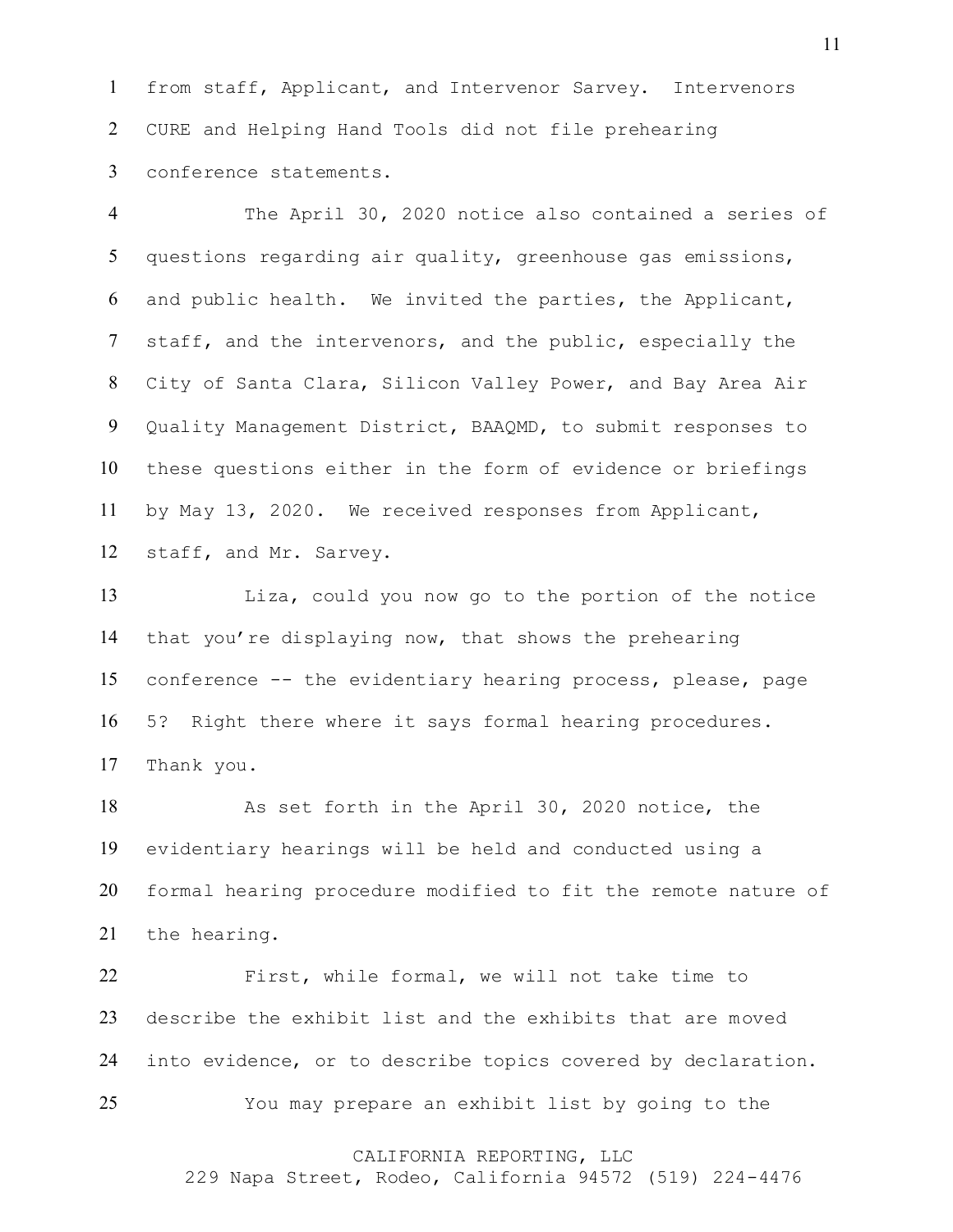Energy Commission's website, and I'm about to share my screen with you all, so that I can show you how to create your own exhibit list. Because I'm going to ask that the parties review the exhibit lists created thus far and ensure that your documents are there. So, let me get to the Walsh Data Center.

7 So, bear with me, please, this didn't come up as quickly as I wanted it to. Here we go.

 Okay, this is the Energy Commission siting cases Walsh main page where you land. You'll see that I'm in the file that shows original proceedings. You'll see here that there's a hyperlink for exhibit list. You press on that an there's the exhibit list for this proceeding.

 So, again, I would ask that the parties review this before next week and if there are any changes that need to be made, please let me know.

 I'm now going to turn the control of the meeting to -- Liza, you're going to need to take control back all by yourself. Okay.

 Regarding direct testimony and examination, we will deem all parties' opening and rebuttal testimony as their direct examination. There is no need to discuss experts resumes if we have them in writing, and there's no objection to the witnesses as an expert.

If witnesses testify who have not filed written

# CALIFORNIA REPORTING, LLC

229 Napa Street, Rodeo, California 94572 (519) 224-4476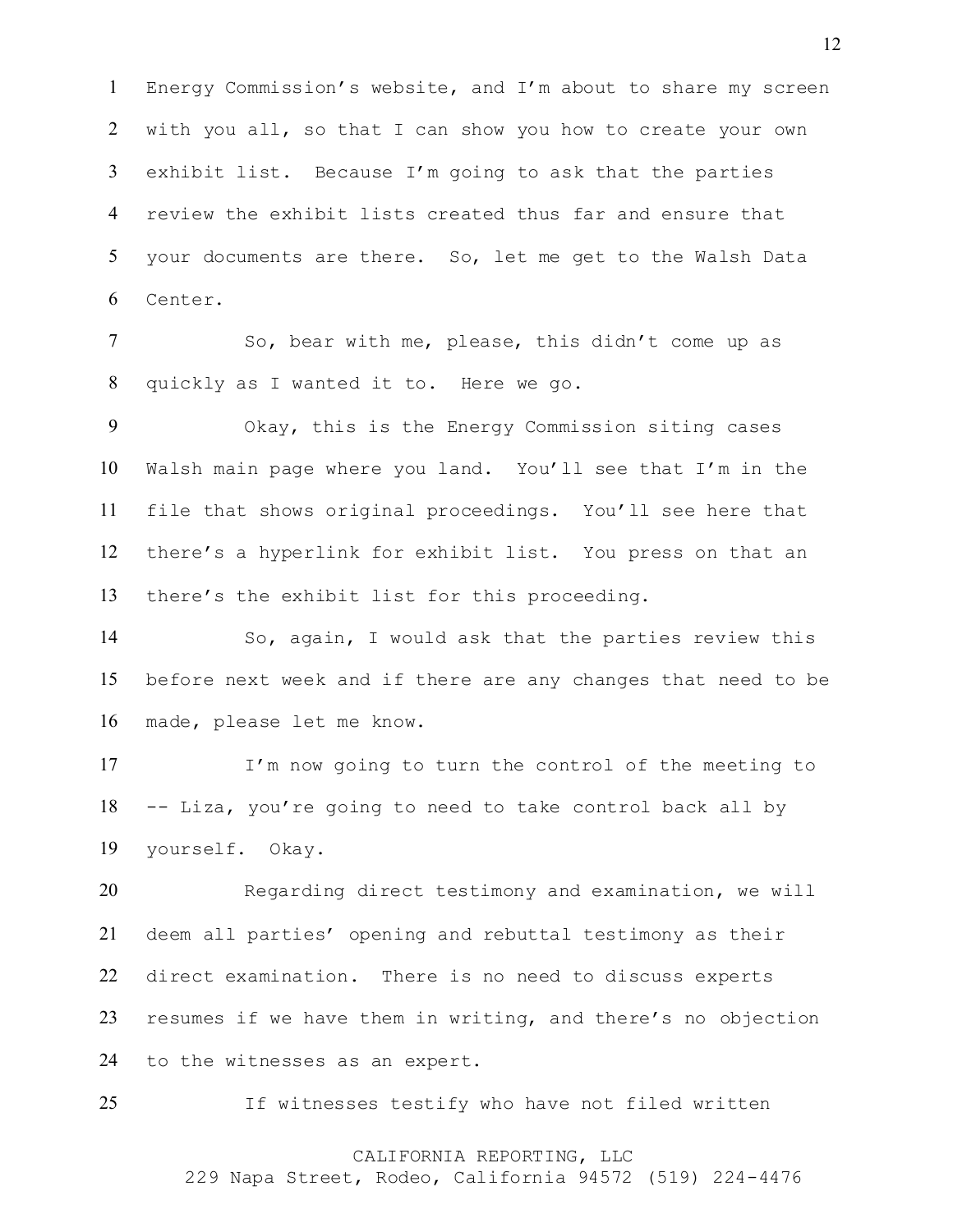testimony, please have them identify themselves. For example, if I were testifying I would say I'm Susan Cochran, Hearing Advisor II for the California Energy Commission.

 If any party has any objection to the qualifications of a witness, please be prepared to state the objection and its basis.

7 So, we had shown the hearing procedure that we had outlined in the notice. Have all of the parties had a chance to review the process in the April 30, 2020 notice? MR. BABULA: Yes, this is Jared. I reviewed it. 11 HEARING OFFICER COCHRAN: Thank you, Mr. Babula.

 Applicant, do you have any questions about the procedure?

 MR. GALATI: I apologize; I muted my phone as well. This is Scott Galati. I have reviewed it. I have no question.

 HEARING OFFICER COCHRAN: Thank you. And, finally, Mr. Sarvey, do you have any questions?

 Mr. Sarvey shows as unmuted. Mr. Sarvey, are you speaking and we're just not picking you up?

 MR. BABULA: Can you type in the -- this is Jared Babula. Can you type in the chat message?

 HEARING OFFICER COCHRAN: Mr. Sarvey, can you send us a chat message? Are you having difficulties with WebEx? So, Mr. Sarvey, if you can see onscreen this blue

CALIFORNIA REPORTING, LLC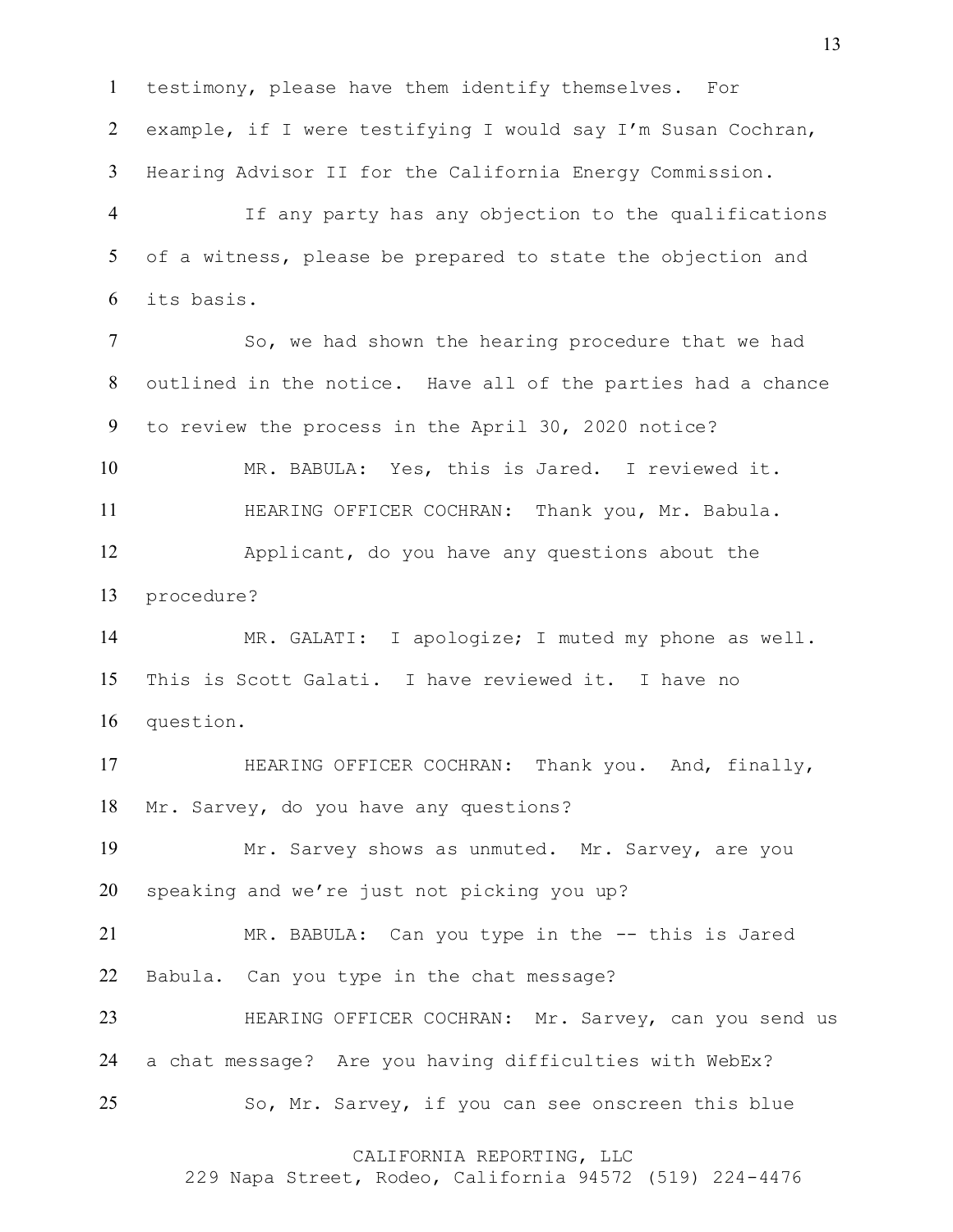button right here that says closed chat, that would be the button you would press to send a chat message. Ms. Avalos, have you received any contact from Mr. Sarvey about difficulties participating in this hearing today? So, I know some folks can hear me. I'm becoming a little concerned that not everyone can hear me. Mr. Layton, can you hear me? PRESIDING MEMBER DOUGLAS: Susan, this is Commissioner Douglas. I think Mr. Layton might be scrambling for his  $-$  HEARING OFFICER COCHRAN: Oh, okay. PRESIDING MEMBER DOUGLAS: You're very audible, I believe. HEARING OFFICER COCHRAN: Okay. Okay, I'm just concerned that I've heard from like sort of the same people, and so I wanted to check someone who I hadn't heard from. 18 MR. KNIGHT: Hearing Officer Cochran? HEARING OFFICER COCHRAN: Yes? MR. KNIGHT: This is Eric Knight. I can hear you fine. 22 HEARING OFFICER COCHRAN: Thank you, Mr. Knight. MR. KNIGHT: You're welcome.

MR. SINGH: Hey, Susan, this is Raj.

HEARING OFFICER COCHRAN: Yes?

CALIFORNIA REPORTING, LLC

229 Napa Street, Rodeo, California 94572 (519) 224-4476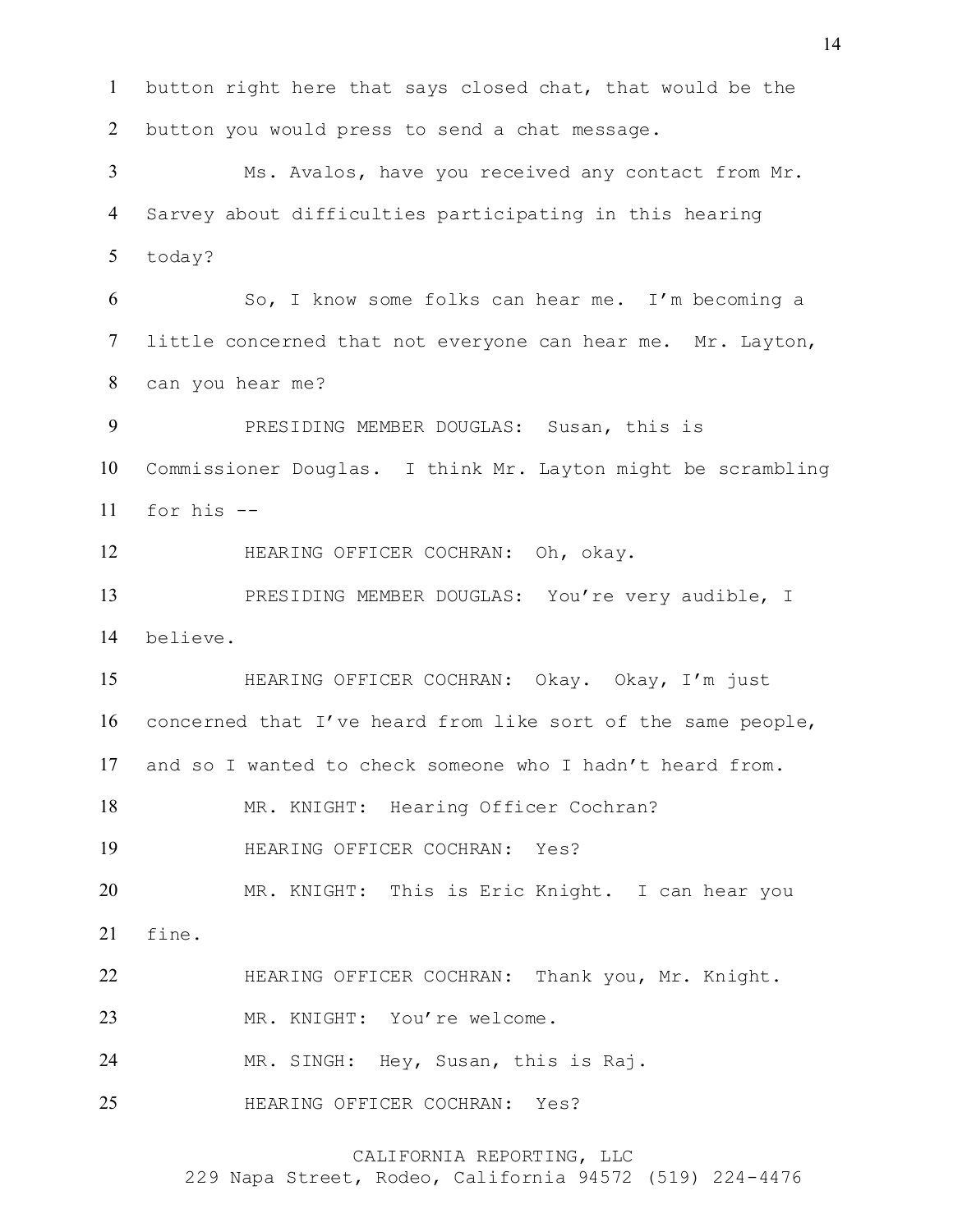MR. SINGH: This is Raj. If Mr. Sarvey cannot hear you or we cannot communicate, if there's a phone contact number or something I can call him, or we talk to him to help him troubleshoot what's going on. I'm ready to do that. HEARING OFFICER COCHRAN: Okay, let me find his phone number from the order admitting him to the proceedings. Please bear with me, I'm typing as fast as I can. MR. SINGH: Sure. HEARING OFFICER COCHRAN: Because this is a public record, I believe this is disclosable. His phone number is 209-835-7162. MR. SINGH: Okay, 209-835-7162 correct? HEARING OFFICER COCHRAN: Yes. Thank you. MR. SINGH: Okay. All right, thanks. HEARING OFFICER COCHRAN: I had a very specific question for Mr. Sarvey. In his prehearing conference statement he had asked that TN232956 be marked as Exhibit 504. I believe that should be TN232996, Silicon Power's 2018 Integrated Resource Plan. But I would like to confirm that with him. So, okay. MR. BABULA: You're talking about -- this is Jared Babula. His Exhibit Number 504, he actually has it titled as the Energy Commission's Evaluation of SVP's IRP. HEARING OFFICER COCHRAN: Right. MR. BABULA: It's actually different.

CALIFORNIA REPORTING, LLC

229 Napa Street, Rodeo, California 94572 (519) 224-4476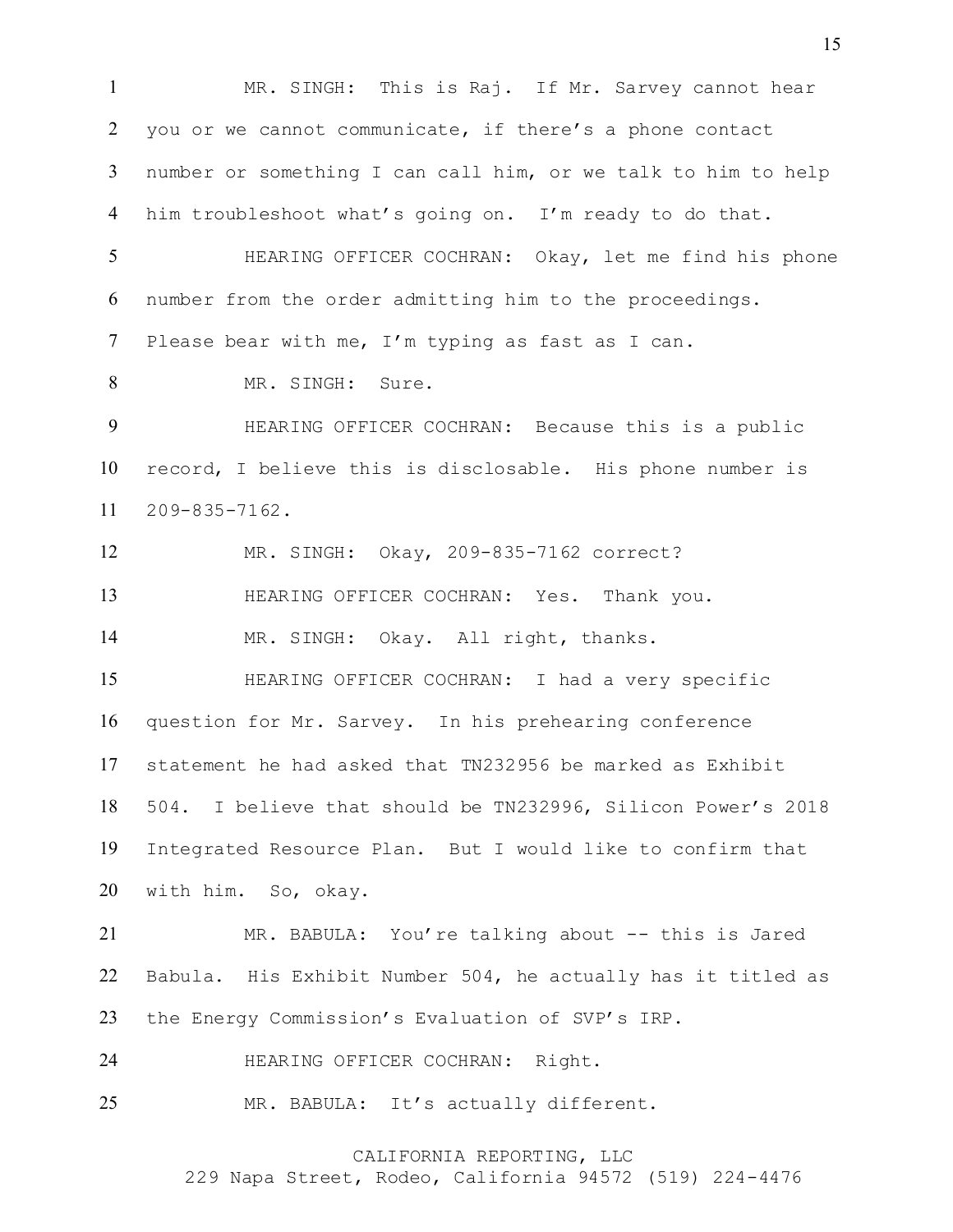HEARING OFFICER COCHRAN: Well, 232996 appears to be that document, Mr. Babula.

MR. BABULA: Yeah, okay.

 HEARING OFFICER COCHRAN: And when filed by him, it says Exhibit 504 in the document title. So.

MR. BABULA: Okay.

 HEARING OFFICER COCHRAN: So, we'll probably have to clean that up after the fact, unfortunately.

 So, for purposes of the evidentiary hearing are there any objections to previously filed evidence? And I will look at the Applicant, first.

MR. GALATI: No, I don't have any objection.

HEARING OFFICER COCHRAN: Okay. Staff?

 MR. BABULA: This is Jared Babula. I don't have any objections.

 HEARING OFFICER COCHRAN: Okay. And Mr. Sarvey, are you with us yet?

 Okay. Because we're using the formal process, we ask that if possible you have most of your cross-examination written out or outlined. As set forth in the April 30, 2020 notice, you may only use a document that has been previously identified as an exhibit when questioning a witness. When asking your questions start by identifying the document either by exhibit number or its TN, and the specific page number you may be referencing.

### CALIFORNIA REPORTING, LLC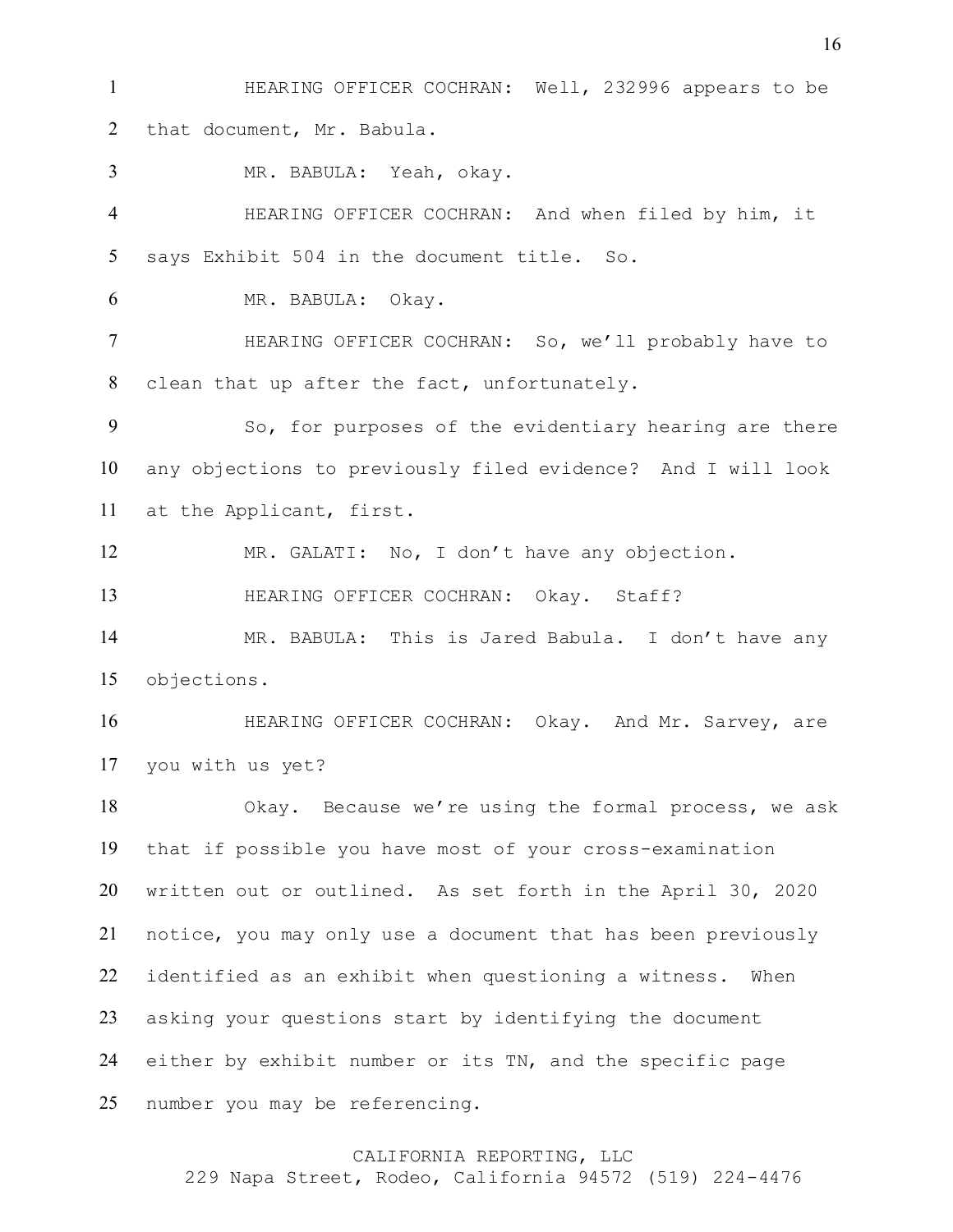Allow the witness to finish their answer. For the benefit of the court reporter and the transcript, please remind your witnesses not to talk over each other or over the person asking questions.

 Finally, I would like to remind you about the requirement contained in the April 30, 2020 notice that you file the list of exhibits, either your own or another party's that you intend to use during the evidentiary hearing no later than May 27. Next Tuesday, because Monday is a holiday.

 What I want to try now is to use the raise your hand function. So, are there any questions from any of the parties?

MR. BABULA: I have a --

HEARING OFFICER COCHRAN: Yes.

MR. BABULA: This is Jared Babula. I have a --

HEARING OFFICER COCHRAN: Yes.

18 MR. BABULA: -- question on -- and I don't know if we're at this point, now, but regarding Silicon Valley Power and the Bay Area Air Quality Management District and their participation. So, should I move forward on that or are we getting to that part?

23 HEARING OFFICER COCHRAN: We can do that -- let's do it when we talk about the issues that we're going to be talking about next week. Would that be better? Would that

### CALIFORNIA REPORTING, LLC

229 Napa Street, Rodeo, California 94572 (519) 224-4476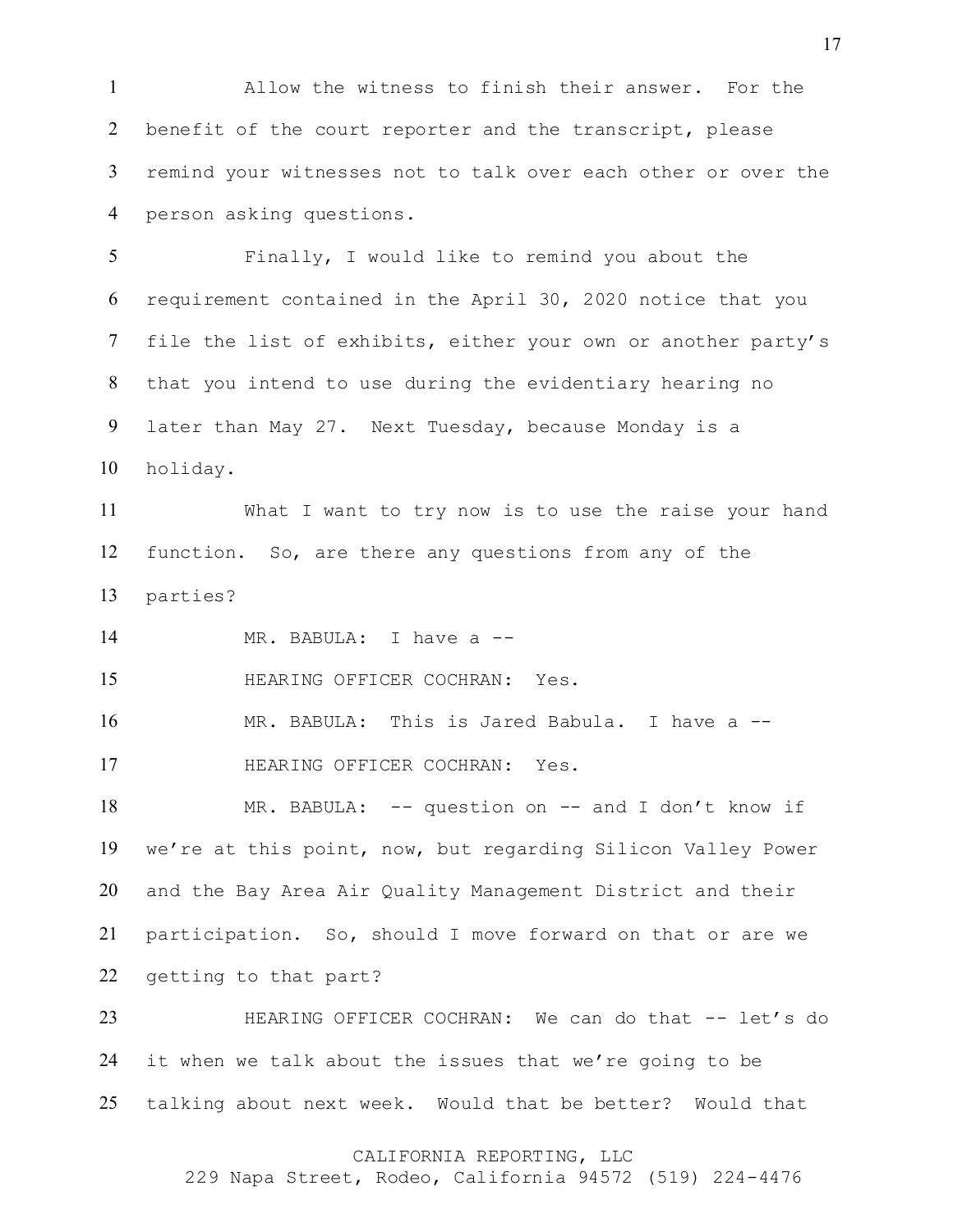MR. BABULA: Sure.

 HEARING OFFICER COCHRAN: No, let's just go ahead and do it right now.

 MR. BABULA: Okay. So, I believe that the Silicon Valley Power and both Bay Area Air Quality Management District will have people at the -- to participate and available to address questions. So, I was trying to figure out what process you would like to use for them? So, for example, are they going to be sworn in?

 Also, are you thinking of having the Committee be the question asker and it flows that way, so it's organized and simple? Because I believe that both for Bay Area and for Silicon Power their information may resolve a number of issues that Mr. Sarvey has brought up that could then reduce other needs for direct, and cross, and so forth. So, I'm trying to -- I'm wondering what type of process you'd like to use for both of those agencies?

19 HEARING OFFICER COCHRAN: I think --

 PRESIDING MEMBER DOUGLAS: Susan, I'm sorry, this is Commissioner Douglas.

HEARING OFFICER COCHRAN: Sure.

 PRESIDING MEMBER DOUGLAS: I just wanted to verify, are we attempting to reach out to Mr. Sarvey? It was strange because we heard his voice earlier and he did seem to be

### CALIFORNIA REPORTING, LLC

229 Napa Street, Rodeo, California 94572 (519) 224-4476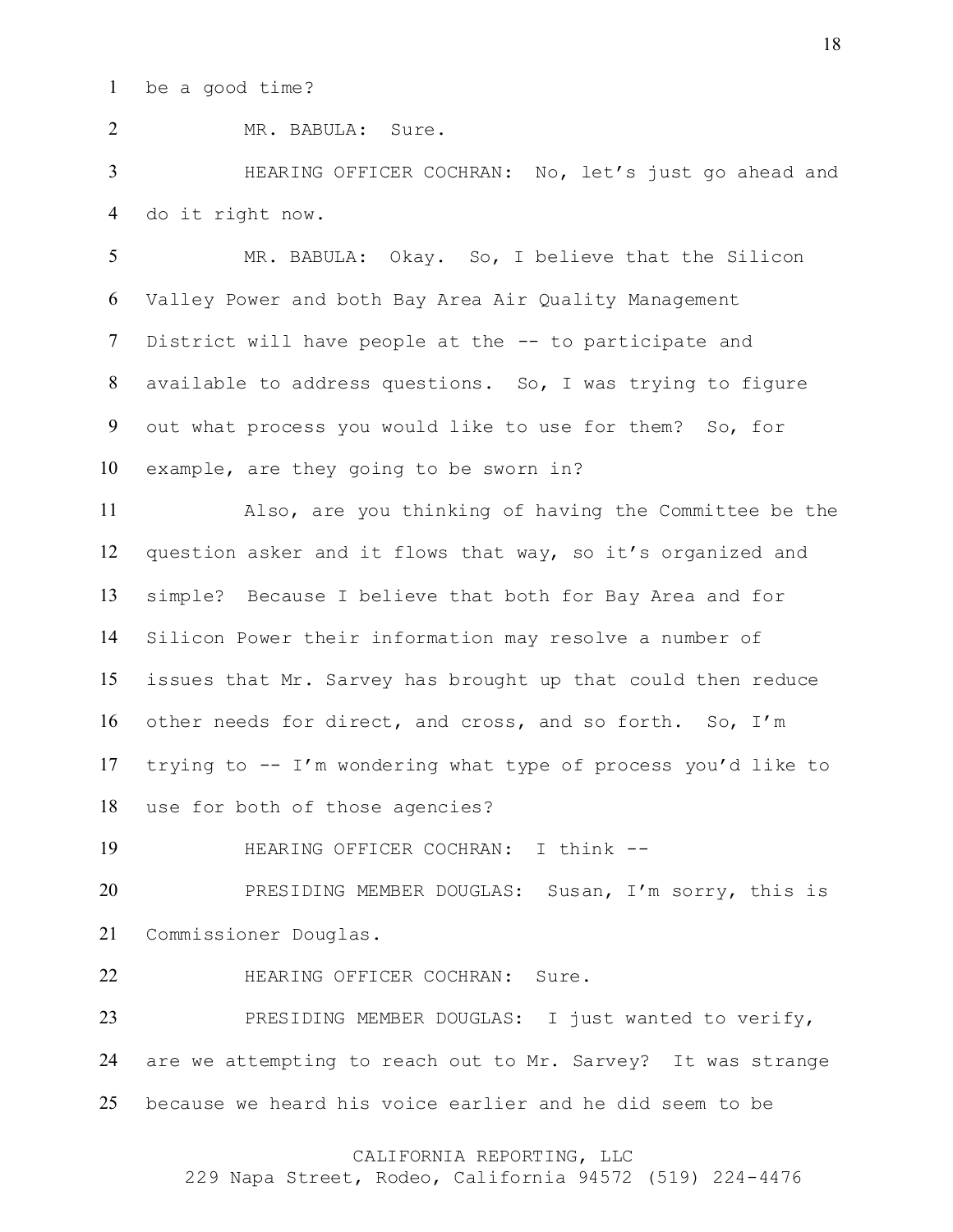signed on. So, I just wanted to find out if somebody is -- has reached out to him or perhaps at least that he has not reached out to the Public Advisor or anybody else? MS. LOPEZ: Hi, this is Licha, the host. I can see that he is on and there are sound waves coming out of his name. I just don't know if he's just not speaking. PRESIDING MEMBER DOUGLAS: Okay. MS. LOPEZ: He has reached out to him on the number provided and it is not working. It's not a working number. PRESIDING MEMBER DOUGLAS: Okay. MS. LOPEZ: We are still trying to reach out to him. MR. SINGH: Yeah, I also -- this is Raj. I also sent him a chat, a couple of the chats. I couldn't hear anything back from him. HEARING OFFICER COCHRAN: Commissioner Douglas, perhaps we can have the Public Advisor's Office reach out to him to make sure that he will be able to participate next Wednesday? 19 PRESIDING MEMBER DOUGLAS: Well --**HEARING OFFICER COCHRAN:** Or I can. PRESIDING MEMBER DOUGLAS: And the rest of this session as well, if possible. HEARING OFFICER COCHRAN: Yeah. PRESIDING MEMBER DOUGLAS: Okay, we should just be prepared to summarize and catch him up as best we can, if he

# CALIFORNIA REPORTING, LLC

229 Napa Street, Rodeo, California 94572 (519) 224-4476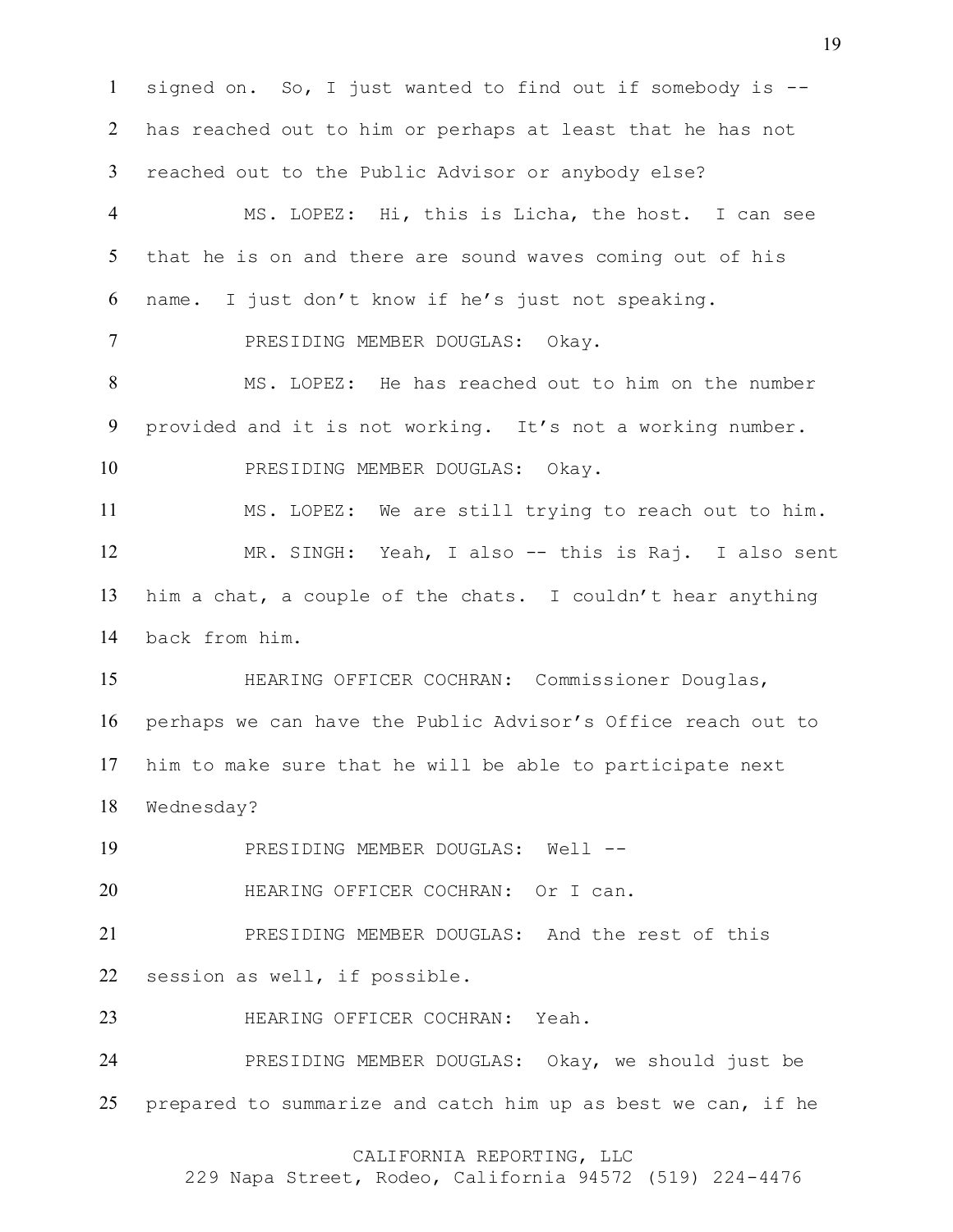is able to rejoin us. I just wanted to triple check that we'd made every effort to reach him. So, go -- you had a question you were answering and I jumped in.

 HEARING OFFICER COCHRAN: Oh, I thought perhaps you wanted to answer the question.

 PRESIDING MEMBER DOUGLAS: Oh, no, I was going to let you answer it.

 HEARING OFFICER COCHRAN: Oh, thank you so much. I think that the way we handled it when we had similar instances in Laurelwood worked well. And that is that the parties asked them questions or presented some of the evidence that we thought they would be presenting.

13 I note that in your prehearing conference statement, Mr. Babula, that you mentioned that Kevin Kolnowski from Silicon Power SVP was going to be present. And one of the questions I had was whether Bay Area Air Quality Management District was going to be able to participate.

 MR. BABULA: Yes. This is Jared Babula. My understanding is that they will be. I don't have -- at this time I'm not a hundred percent sure exactly who that will be, which is why I didn't put a name down. But I do believe they will be there and be able to field questions.

HEARING OFFICER COCHRAN: Okay.

 MR. BABULA: So, based on the order of how you have things going with the Applicant first, presumably if the

# CALIFORNIA REPORTING, LLC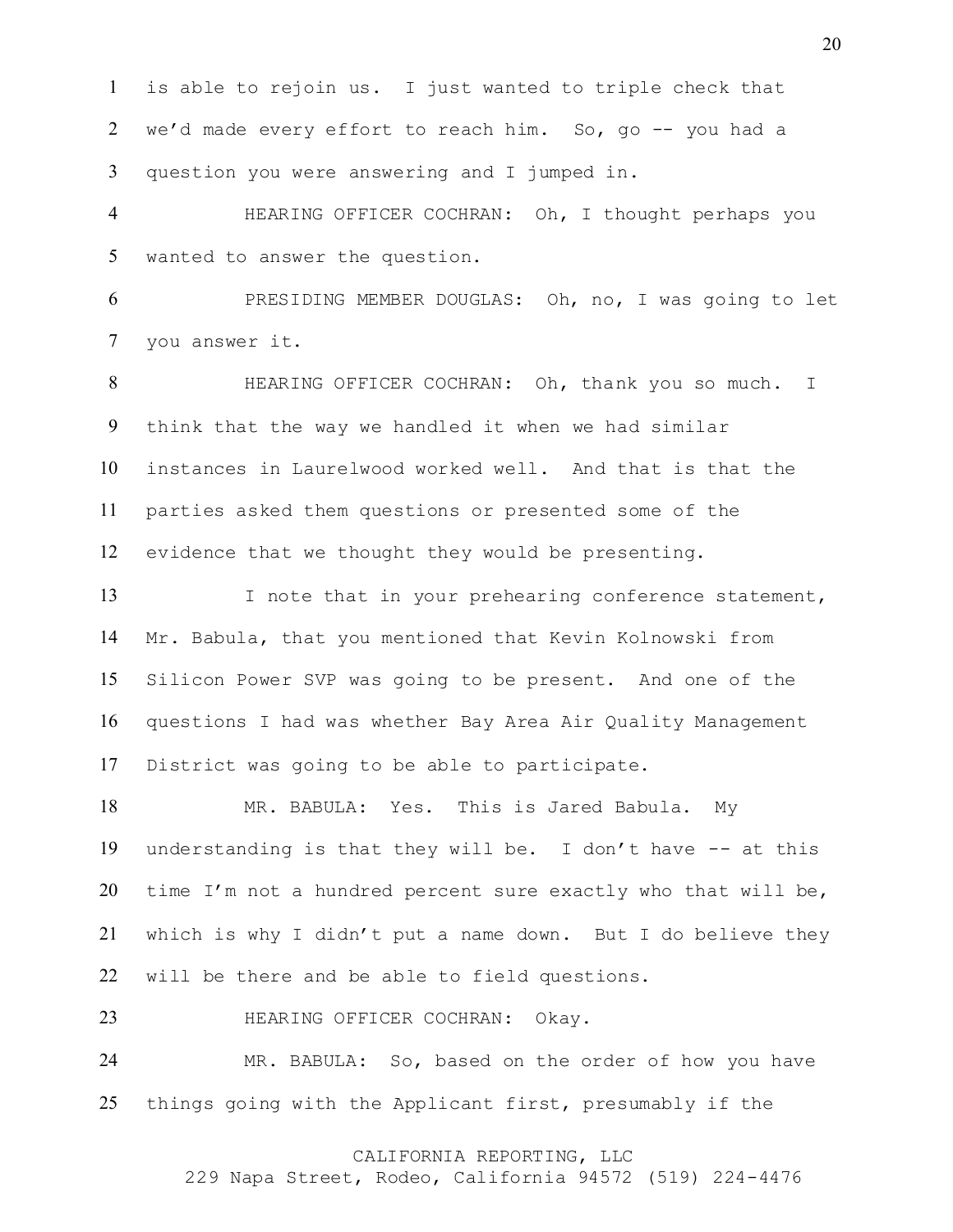Applicant goes first they will then ask the questions, which could reduce the need. I think they might cover the questions needed for anyone else to ask so -- HEARING OFFICER COCHRAN: Correct. MR. BABULA: Okay. HEARING OFFICER COCHRAN: Correct. And, obviously, the Committee will then be able to make sure that the questions it has will be asked or answered, and ask its own questions, just as we did in Laurelwood. MR. BABULA: Right. Yeah, my primary concern is making sure the Committee gets what it needs to make its decision. So, yes, definitely. HEARING OFFICER COCHRAN: That's my primary concern, too, so  $-$  Okay, have we heard anything at all from Mr. Sarvey? MR. SARVEY: Can you hear me, now? HEARING OFFICER COCHRAN: Yes. Thank you, Mr. Sarvey. Welcome. MR. SARVEY: Finally, I got through. I had to hang 20 up and dial in again, so I think I can  $-$  I've been hearing everything you said, but I just haven't been able to speak. HEARING OFFICER COCHRAN: Okay. Is there anything you would like to -- so, obviously, we've covered some ground, do you have any questions or comments? Mr. Galati, I see your hand. I'll call on you after

CALIFORNIA REPORTING, LLC

229 Napa Street, Rodeo, California 94572 (519) 224-4476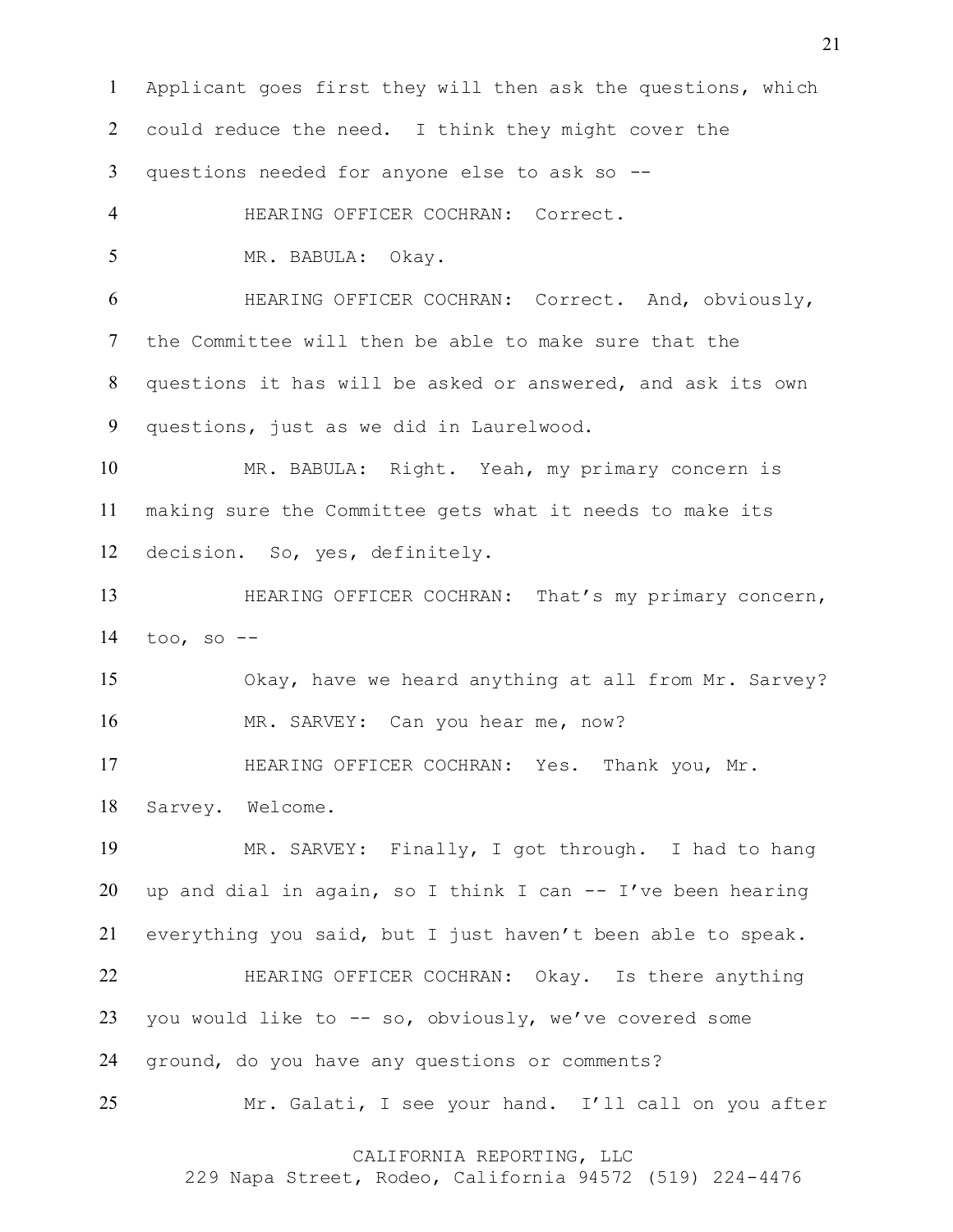Mr. Sarvey.

 MR. SARVEY: Well, I heard you say there was something in particular you had a question about my prehearing conference statement and that would be the only 5 thing that  $I'd$  -- HEARING OFFICER COCHRAN: Yes. It concerns the TN for your Exhibit 504. 8 MR. SARVEY: Okay. HEARING OFFICER COCHRAN: In your prehearing conference statement you listed 232956, but I think it should be 232996. MR. SARVEY: I'll check that. Thank you. 13 HEARING OFFICER COCHRAN: Okay. And make -- and if there is, if you do need that changed, please let me know before next Wednesday. 16 MR. SARVEY: Absolutely. HEARING OFFICER COCHRAN: So, that way I can have the exhibits ready. MR. SARVEY: Will do, thank you. **HEARING OFFICER COCHRAN:** Thank you. Mr. Galati? MR. GALATI: Yes, thank you. I just wanted to correct something. I think that you had said we would file a list of the exhibits, ours or others that we would like to use during the evidentiary hearing. And I think you said

# CALIFORNIA REPORTING, LLC

229 Napa Street, Rodeo, California 94572 (519) 224-4476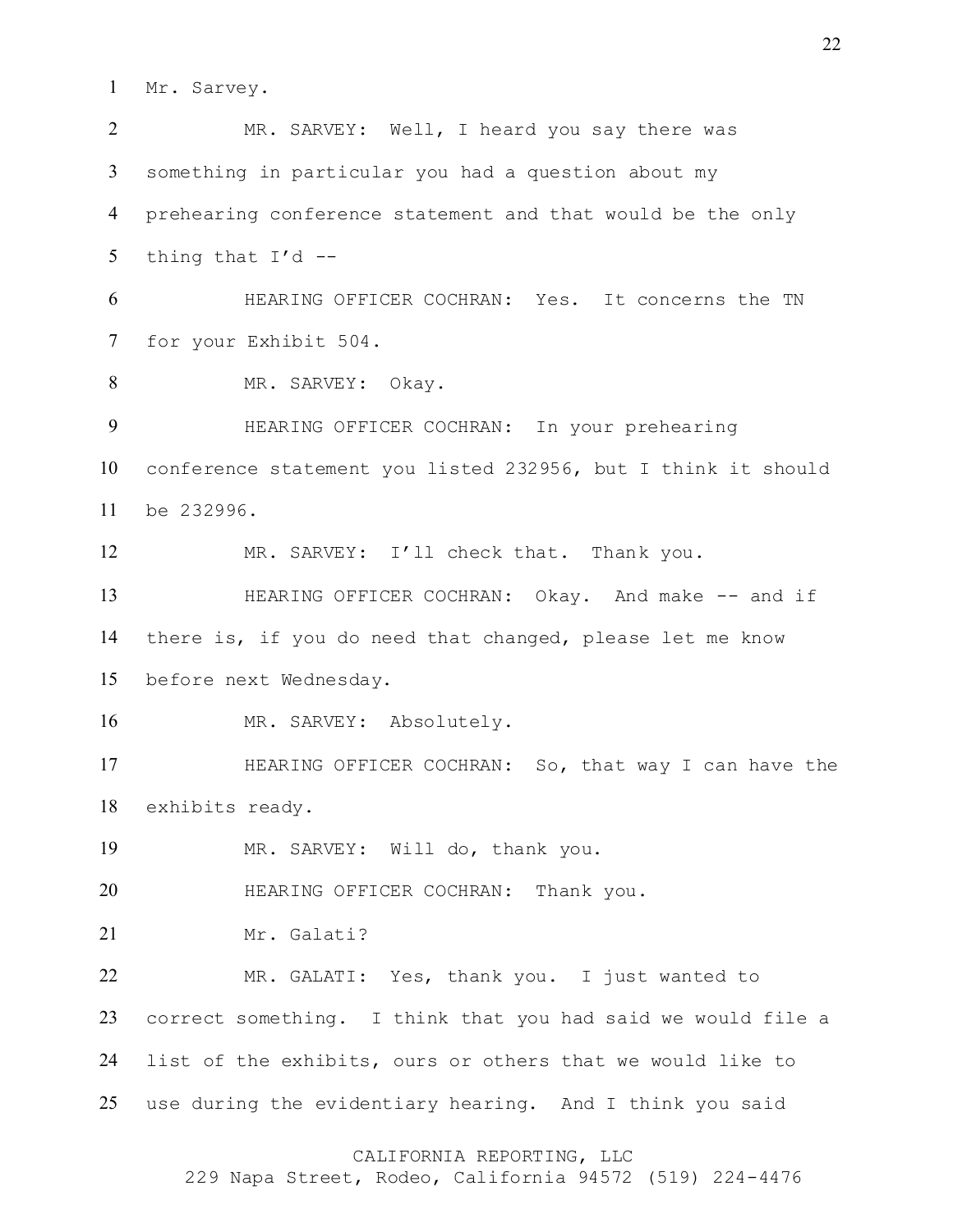Tuesday, the 27th, when I think --

 HEARING OFFICER COCHRAN: I'm sorry, 26th. The 26th, sorry.

 MR. GALATI: Thank you. Yeah, just wanted to clarify that, thank you.

 HEARING OFFICER COCHRAN: I keep thinking that Wednesday is the 28th, but it's not. So, that's my fault. But they are due Tuesday, the 26th.

 Turning now to the Committee questions that Mr. Babula referenced previously. In the April 30, 2020 notice we stated that we would discuss the need for and timing of any rebuttal to the filings made.

 Does anybody need to discuss the need for rebuttal or will we just be able to handle that through the evidentiary hearing? Again, please use -- Mr. Galati?

 MR. GALATI: Yes, Scott Galati. I was planning to do our rebuttal. Since we don't have sort of a reply, I was planning to do our rebuttal to what was filed last Wednesday in our witness's opening statements, and in our direct examination. Are you talking about --

**HEARING OFFICER COCHRAN: Okay.** 

 MR. GALATI: -- rebuttal after cross, at the hearing? 23 HEARING OFFICER COCHRAN: No, I was talking about -- so, originally, I think the plan was that there might be written rebuttal, just like we do opening and rebuttal

# CALIFORNIA REPORTING, LLC

229 Napa Street, Rodeo, California 94572 (519) 224-4476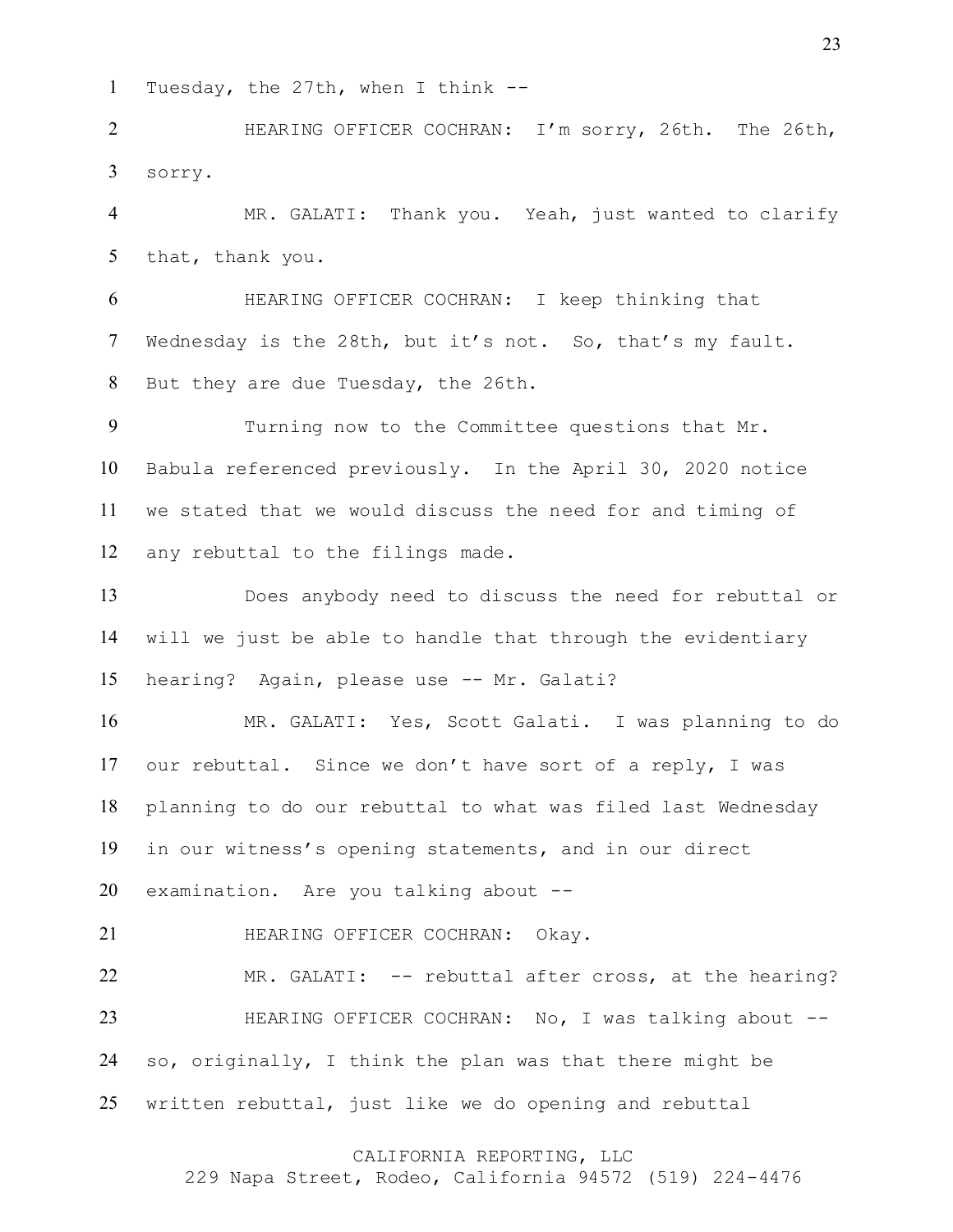testimony on other things.

 For this supplemental testimony that we solicited to answer our questions, because it was due fairly short order we had said we would discuss the need to prefile that evidence. But if the parties can resolve their responses, rebuttal to the testimony that was previously filed in response to the questions during the evidentiary, I believe 8 that's acceptable. Is that -- Mr. Babula?

 MR. BABULA: Yeah, this is Jared Babula. I was planning to utilize the staff's summary that you want the staff witness to have a summary of their key points, to utilize that to address some of the key points brought up for rebuttal.

 So, yeah, similar to Mr. Galati, I was just planning on using that as the vehicle to get that information into the record.

 HEARING OFFICER COCHRAN: Okay. Mr. Sarvey, do you have any comments on that?

 MR. SARVEY: No, that would be acceptable to me, thank you.

 HEARING OFFICER COCHRAN: Thank you. So, now, I'll turn to the issues that are likely to be discussed at the prehearing conference.

 Applicant's prehearing conference statement indicates the following is requiring time at the evidentiary hearing:

### CALIFORNIA REPORTING, LLC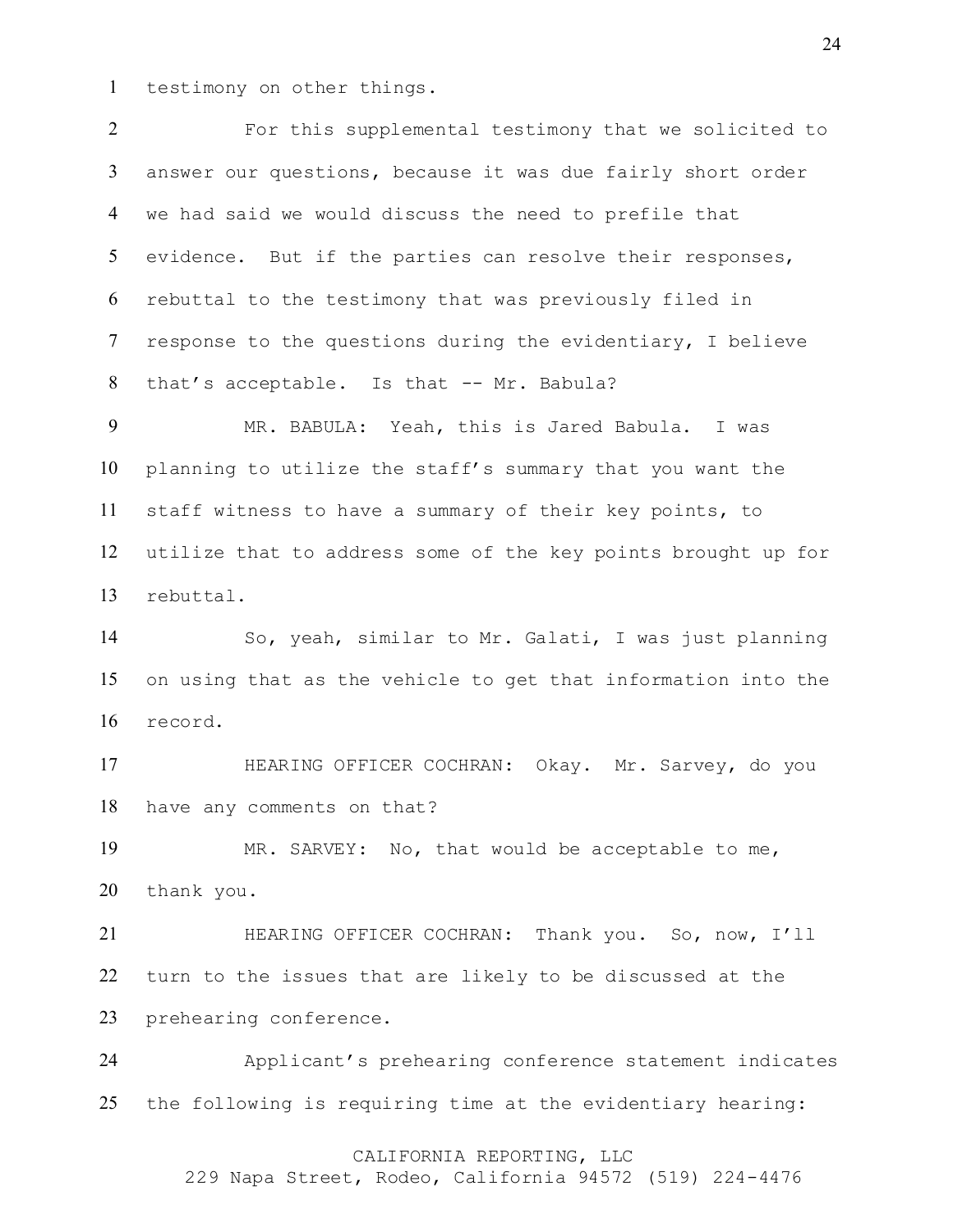Energy Resources, Greenhouse Gas Emissions, Air Quality and Public Health, Utilities and Public Services, Environmental Justice.

 Staff's prehearing conference statement indicated readiness to provide witnesses on Air Quality, Greenhouse Gas Emissions, Energy Resources, and Public Health, if requested by the Committee.

 Staff also requested time to question Mr. Sarvey on his opening and rebuttal testimony on the topics of energy resources, Silicon Valley Power's power supply, and Air Quality.

 Finally, Mr. Sarvey listed the following as requiring adjudication: Under Air Quality I believe he had two topics, analysis of emergency operation impacts and a statement regarding PG&E, PSPS events were not considered.

 On Greenhouse Gas Emissions, compliance with local, regional, and state plans for reducing greenhouse gas emissions.

 On Utility Services and Systems, construction of new substation, cumulative impact based on demand of Walsh and other planned data centers.

22 And on Energy Resources, increased reliance on fossil fuels due to iterate nature of renewables to meet round-the- clock demand. And he also described that as a Greenhouse Gas impact through indirect emissions from power provided.

### CALIFORNIA REPORTING, LLC

229 Napa Street, Rodeo, California 94572 (519) 224-4476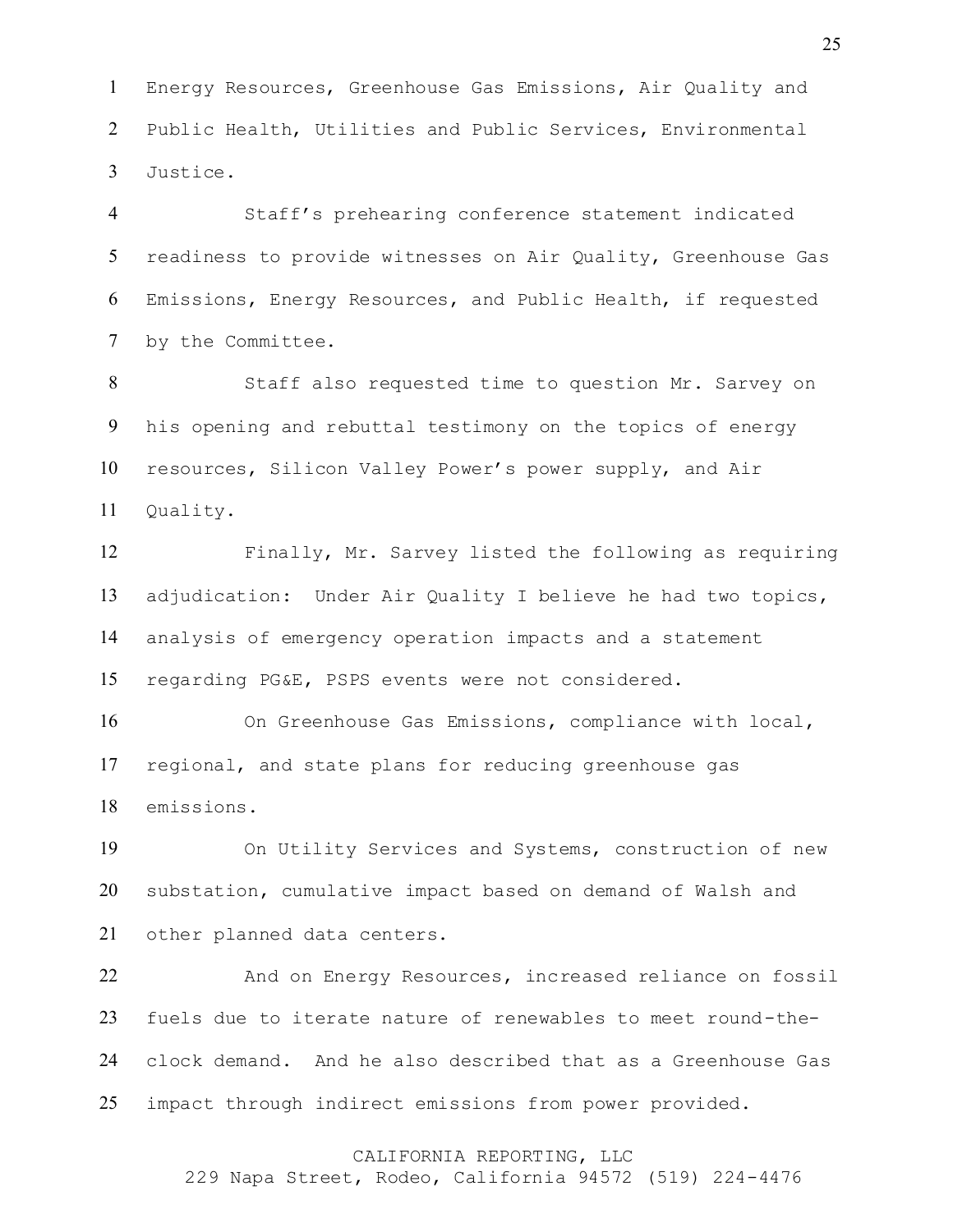Is that a correct summary of the issues that we'll be needing to address at next week's evidentiary hearing?

Mr. Galati?

 MR. GALATI: That is a correct summary of what we intend to -- I would point out that Mr. Sarvey's testimony also includes a cumulative impact analysis.

 HEARING OFFICER COCHRAN: Other than under Utility and Service Systems?

 MR. GALATI: Mr. Sarvey filed some document that comments on the ISMND and also Title testimony, I believe. And there are comments about cumulative impact modeling analysis.

 HEARING OFFICER COCHRAN: Okay. Mr. Babula? MR. BABULA: Yeah, that's a correct assessment. And I think that some of the information would be addressed by Silicon Valley Power, especially a lot of the issues raised by Mr. Sarvey in some of his filings. So, that might reduce the need if he's satisfied with their response on some of the cross and other aspects. So, but overall it's a correct summary of the issues that we're trying to address through our direct, which primarily covers the issues raised by Mr. Sarvey.

23 HEARING OFFICER COCHRAN: Okay. I note, Mr. Sarvey and Mr. Galati that I think, Mr. Galati, you had listed Environmental Justice as being an issue form Mr. Sarvey's

#### CALIFORNIA REPORTING, LLC

229 Napa Street, Rodeo, California 94572 (519) 224-4476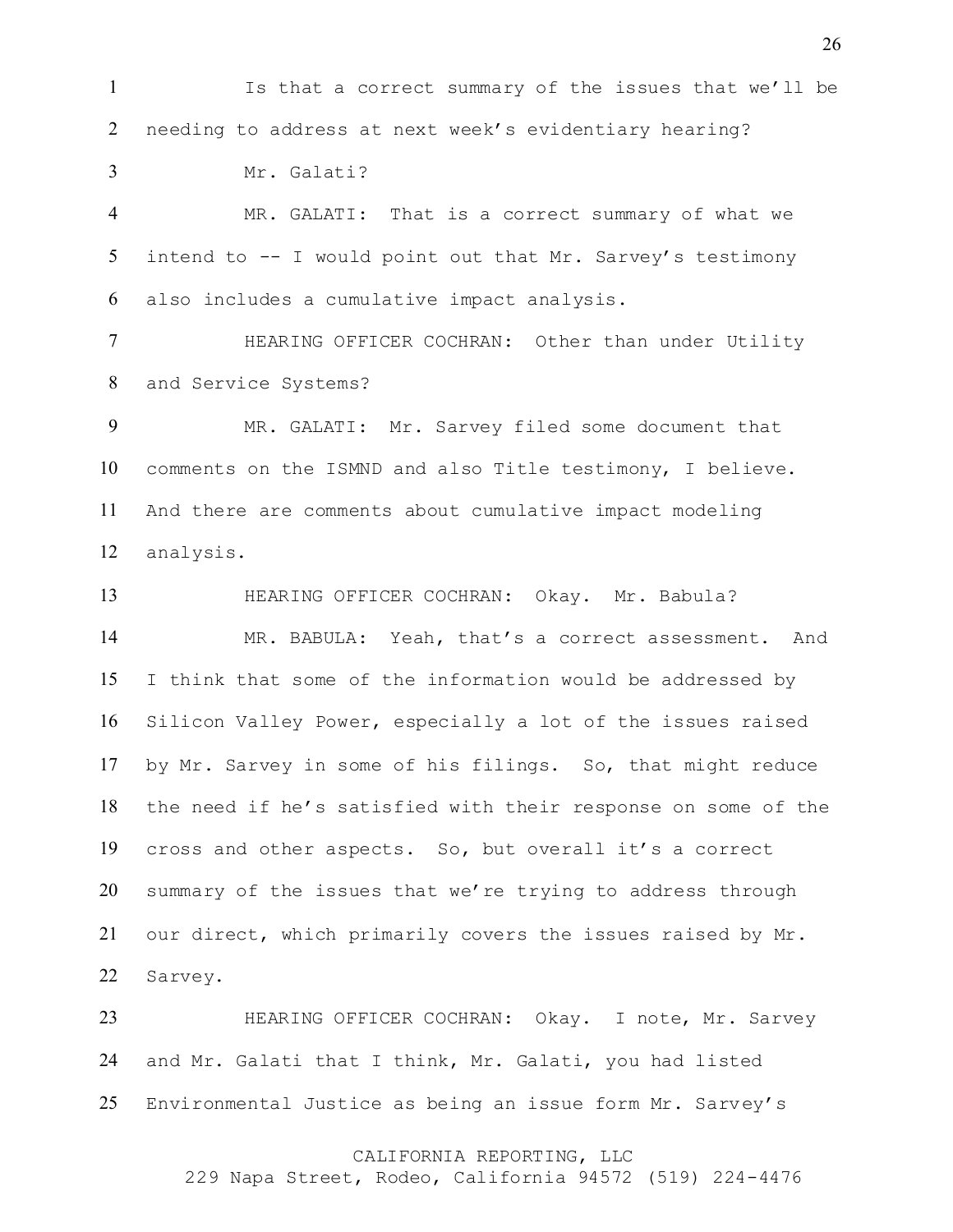testimony. Are we going to actually require evidentiary hearing time on Environmental Justice, Mr. Galati? MR. GALATI: I wasn't planning to. I was planning to cross Mr. Sarvey on that subject because of his earlier comments on the Environmental Justice. HEARING OFFICER COCHRAN: Mr. Sarvey, are you intending to present evidence at the evidentiary hearing on Environmental Justice? MR. SARVEY: No, I was going to brief it. HEARING OFFICER COCHRAN: Okay. Do you need evidentiary hearing time for Environmental Justice issues? MR. SARVEY: The only questions would be to the BAAQMD, it wouldn't be any of the other witnesses. And I was wondering if BAAQMD and Silicon Valley could file something so we know what to expect? HEARING OFFICER COCHRAN: Well, we have asked them to do that and thus far they have not. We had asked them to file it at the same time that the parties filed their responses to the comments. And I don't know whether given the remote work that all of us are doing, they have the ability to make those responses. So, I'm not sure. I'm not sure. MR. SARVEY: Okay, thank you. HEARING OFFICER COCHRAN: So, do you want to have time for Environmental Justice at the evidentiary hearing?

# CALIFORNIA REPORTING, LLC

229 Napa Street, Rodeo, California 94572 (519) 224-4476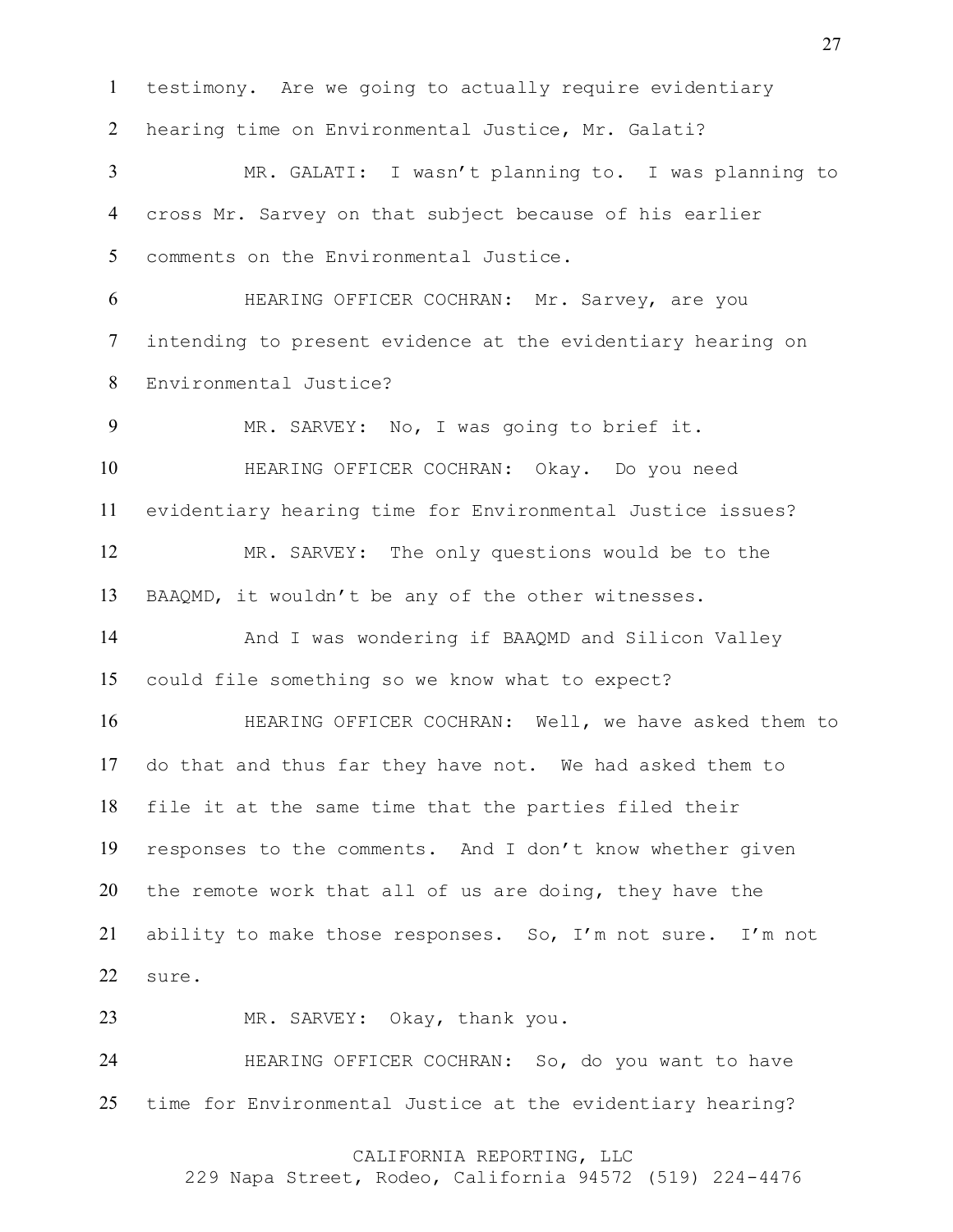MR. SARVEY: I'll have no questions of staff or Applicant. And unless I do something in oral testimony, no, 3 there won't be anything there that  $I - - I$  don't have any questions for anybody else.

 HEARING OFFICER COCHRAN: And are you planning to say something beyond that which you've filed previously on Environmental Justice?

 MR. SARVEY: Only for briefing, no. I think it could totally be handled in briefing. But I don't know if we're going to be allowed to brief this or what, so that's kind of the stipulation I'm under.

 HEARING OFFICER COCHRAN: Are there any other topics that I didn't list? Mr. Galati, just so you know, I consider Cumulative Impacts part of the whole impact analysis. So, direct, indirect, and cumulative. And I see that you've raised your hand, Mr. Galati.

 MR. GALATI: Yes, I'll handle any questions regarding Environmental Justice under Air Quality.

 HEARING OFFICER COCHRAN: Okay. Thank you, Mr. Galati.

 Mr. Babula: Yeah, thanks. This is Jared Babula. So, what I'm trying to do is I'm looking at the filings Mr. Sarvey has filed, specifically Exhibit 501 and 502, and 500, and going through that. And so, any issue he's raised, where he's made some statement, raised a concern, I am going to

### CALIFORNIA REPORTING, LLC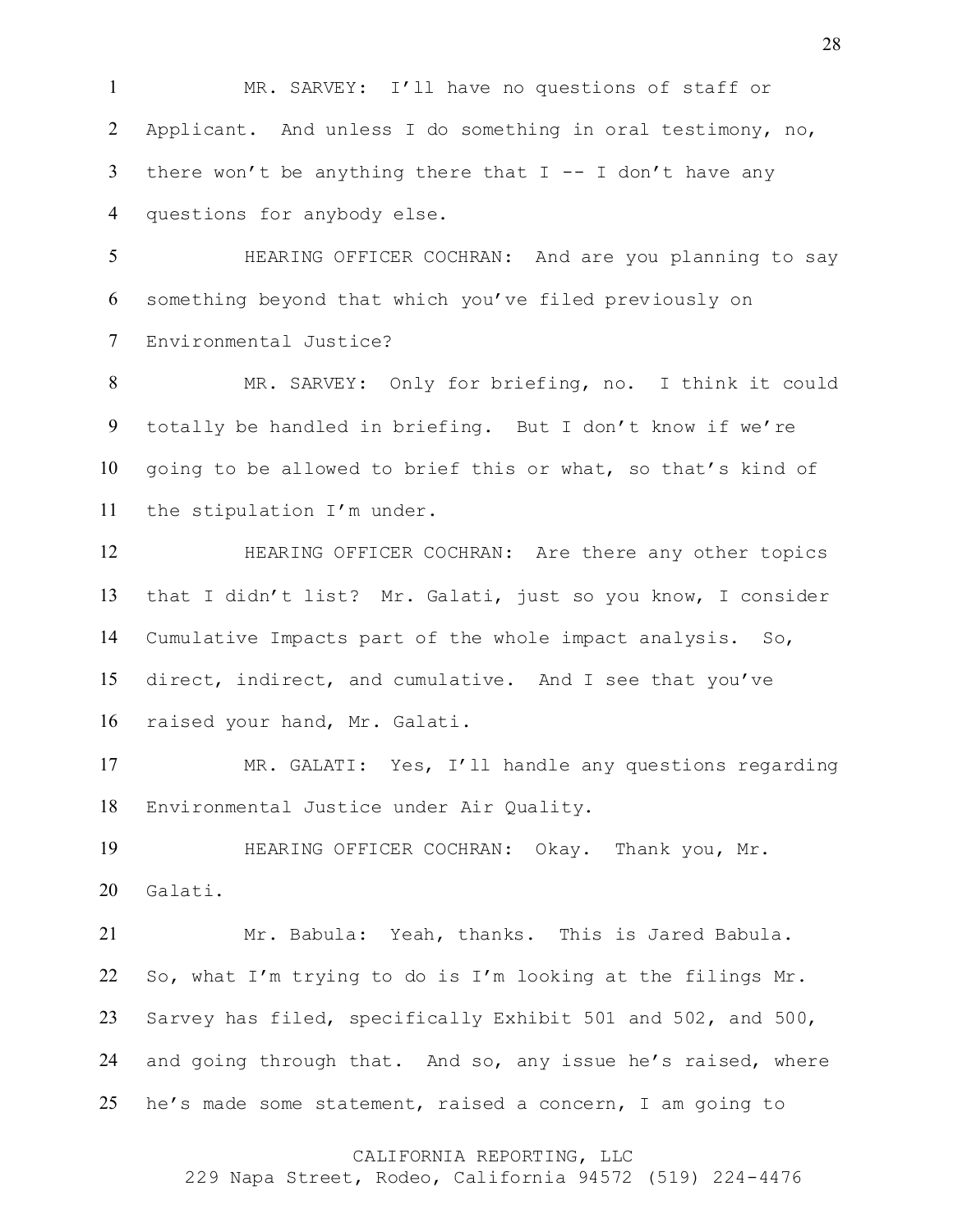have somebody address it at the evidentiary hearing. Unless after, say, Mr. Kolnowski of Silicon Valley Power speaks, and then if Mr. Sarvey says, okay, that addresses the issue, then I can take that off the table. But regardless of what he is saying he wants to bring to the evidentiary hearing, I want to make sure these outstanding claims and allegations are buttoned up, and resolved, and responded to. And so, I'm going off not so much what he's going to be talking to at the evidentiary hearing, but what he's already filed that's in the record.

 HEARING OFFICER COCHRAN: Okay. So, then I'll have a -- I'll keep a placeholder at the evidentiary hearing for Environmental Justice to have space for that. Is that fair? Yes, Mr. Babula?

15 MR. BABULA: Yeah. I mean he's -- yeah, everything he's filed I want to be able to have someone at least say something about it.

18 HEARING OFFICER COCHRAN: Okay.

 MR. BABULA: And it could be rather quick. Some of this could be addressed fairly quickly.

**HEARING OFFICER COCHRAN: Okay.** 

 MR. BABULA: And one of the things, too, is I'm trying to ensure that our witnesses, such as Dr. Chu, and Dr. Qian, and Dr. Jiang are -- we're ready to go and we're going to hit the points and be efficient in a way that comports

### CALIFORNIA REPORTING, LLC

229 Napa Street, Rodeo, California 94572 (519) 224-4476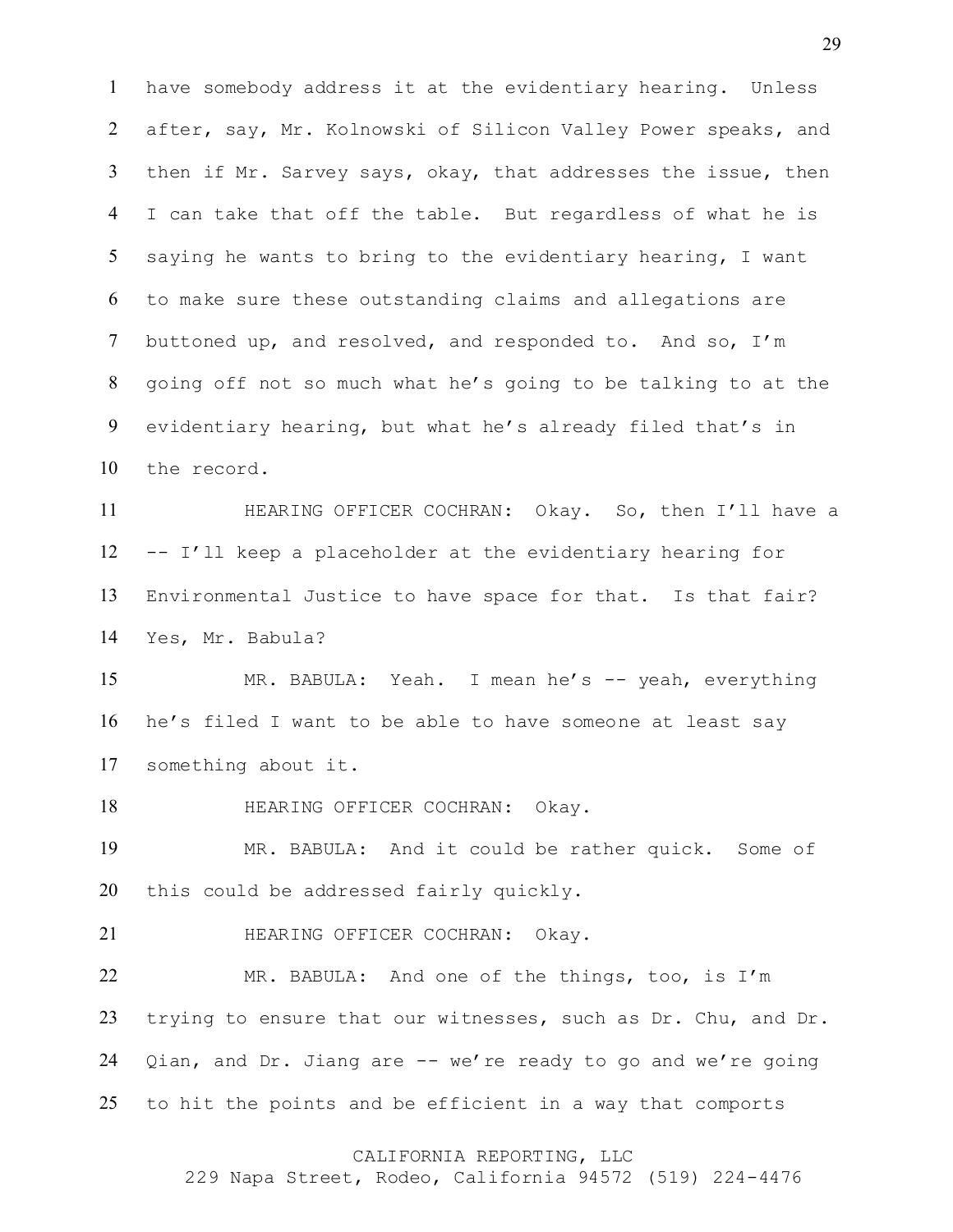with the WebEx system. So, it should be, hopefully, fairly efficient.

 HEARING OFFICER COCHRAN: Okay. That would be great and appreciated.

 So, the Committee still has one outstanding issue and that is the record indicates that the Applicant accepted the staff's proposed mitigation measures for Biological Resources before the ISPMND was circulated. In prior cases, for example, McLaren and Laurelwood, we had correspondence from the City of Santa Clara that it would implement the new mitigation measures if imposed by the Commission.

 Is there a similar agreement from the City of Santa Clara forthcoming? Has anyone talked to the City about that? MR. BABULA: This is Jared Babula. I believe we included that in the initial study that was filed.

HEARING OFFICER COCHRAN: Okay.

 MR. BABULA: Let me check on that. Yes, it seems to me that  $-$ 

 HEARING OFFICER COCHRAN: Okay, if you could just 20 point that out to me, I may have missed it so  $-$ -

 MR. BABULA: Yeah. Lon, if you are on and you know the answer jump in. Otherwise, I'll have to get back to you. But I believe wanted to include that in there.

 HEARING OFFICER COCHRAN: Okay. I have a copy of the initial study, so I can check that as well.

# CALIFORNIA REPORTING, LLC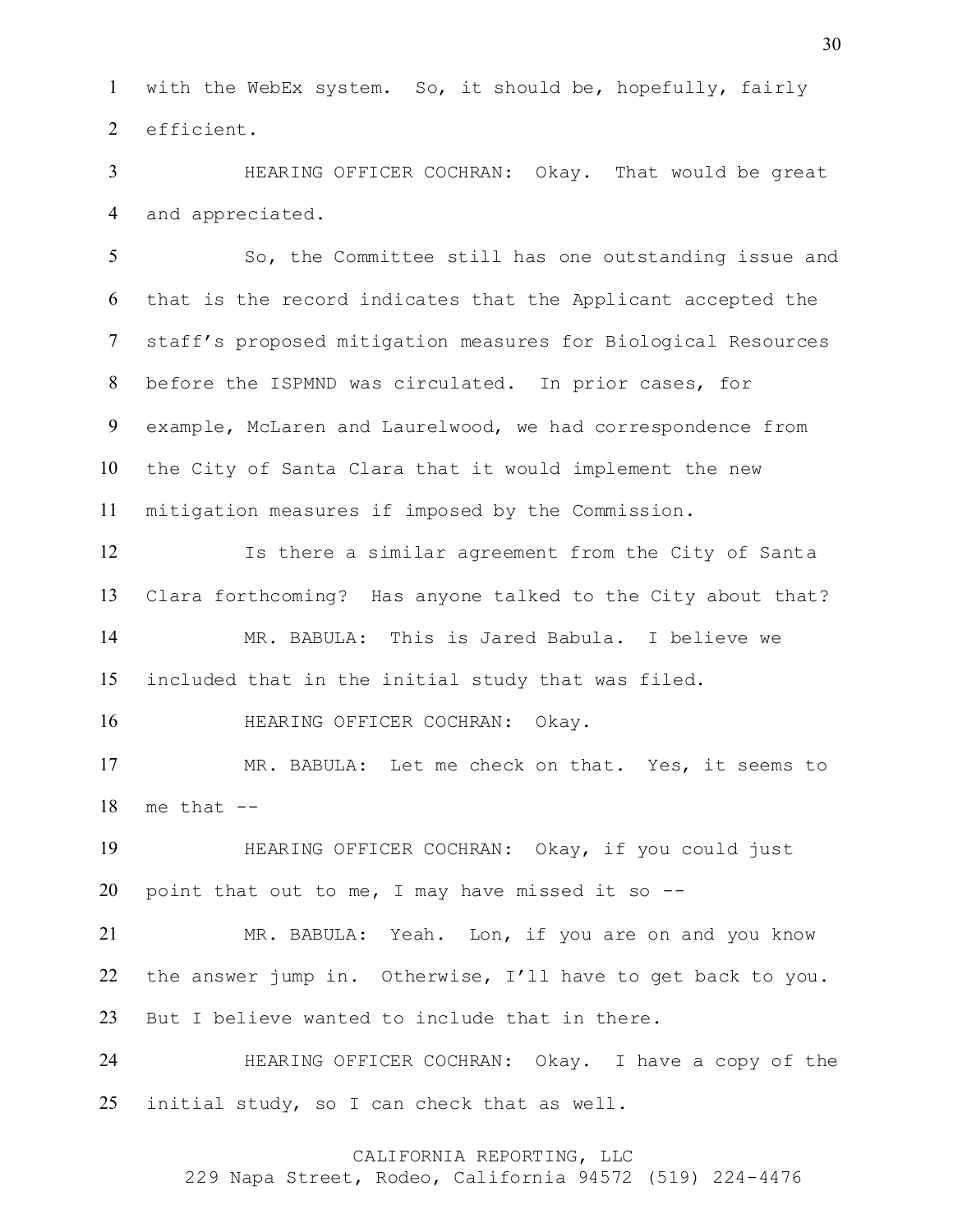1 MR. BABULA: Okay.

 HEARING OFFICER COCHRAN: Before next week. And we'll have a resolution one way or the other next week.

MR. BABULA: Right.

 HEARING OFFICER COCHRAN: Okay. Thank you so much. So, we talked about a briefing schedule. Are briefs going to be required and if so on what subject matters? What are the parties' preferences on a briefing schedule?

 Mr. Sarvey, you've already talked about wanting a briefing schedule and you had a schedule laid out in your prehearing conference. My recollection is that neither staff nor Applicant saw the need for briefing. Am I correct staff and Applicant?

 MR. GALATI: This is Scott Galati. You're correct. I think that you have asked for testimony specifically or briefs specifically on points that we all had to file on the 13th.

18 HEARING OFFICER COCHRAN: Okay.

 MR. BABULA: This is Jared Babula. And I agree, I don't see a need at this point for any briefing.

**HEARING OFFICER COCHRAN: Okay. Mr. Sarvey, what**  briefing do you believe is necessary or what subject matters would it cover?

 MR. SARVEY: It would cover Air Quality, Public Health, Energy Resources, probably Utilities and Service

# CALIFORNIA REPORTING, LLC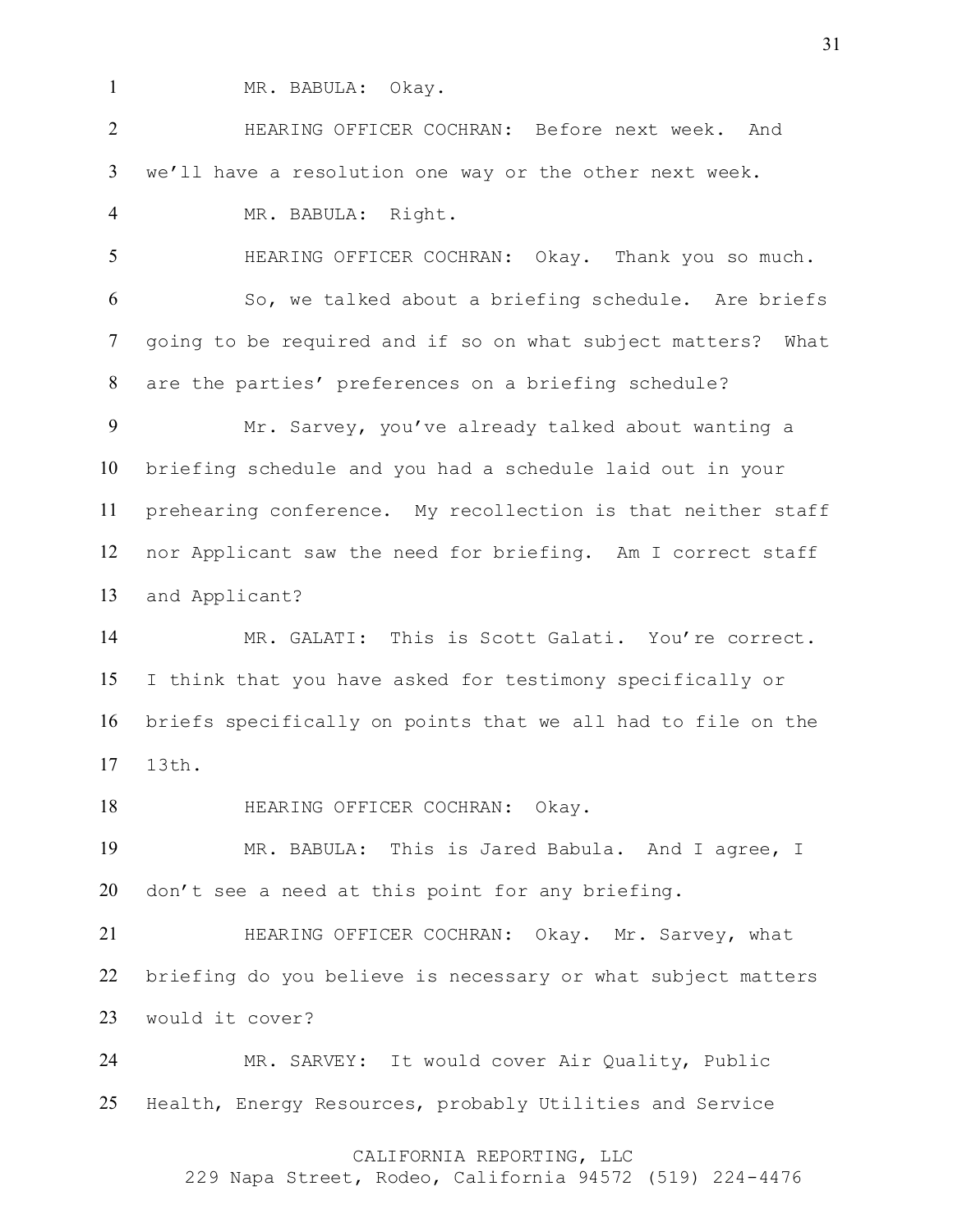Systems. And to be quite honest with you, I think we'd be better off briefing this than even having an evidentiary hearing, because this is going to be pretty wild trying to cross-examine somebody. It's like talking to your teenage on 5 the phone, you don't know what's in his eyes, or what he's saying, or what's going on. So, I think briefing's very important since we have such a limited opportunity to address each other.

 HEARING OFFICER COCHRAN: Okay. Thank you for that. Are there any other topics that we have not yet discussed in the prehearing conference, that any of the parties think need to be discussed?

 MR. BABULA: This is Jared Babula. Can I just jump back to briefing?

HEARING OFFICER COCHRAN: Sure.

 MR. BABULA: First of all, in just a regular CEQA context briefing, there isn't such a thing. Normally, briefing is for discussing a legal issue, a discrete legal issue that's come up. A lot of what's termed briefing is just a reiteration of the factual record. And so, if there's still a pending question that needs to be addressed with facts and expert testimony, then the evidentiary hearing is the place that hole gets filled. Not to try to fill it in later with briefing which should be on a discrete legal issue, and not summarizing the record, especially when you

CALIFORNIA REPORTING, LLC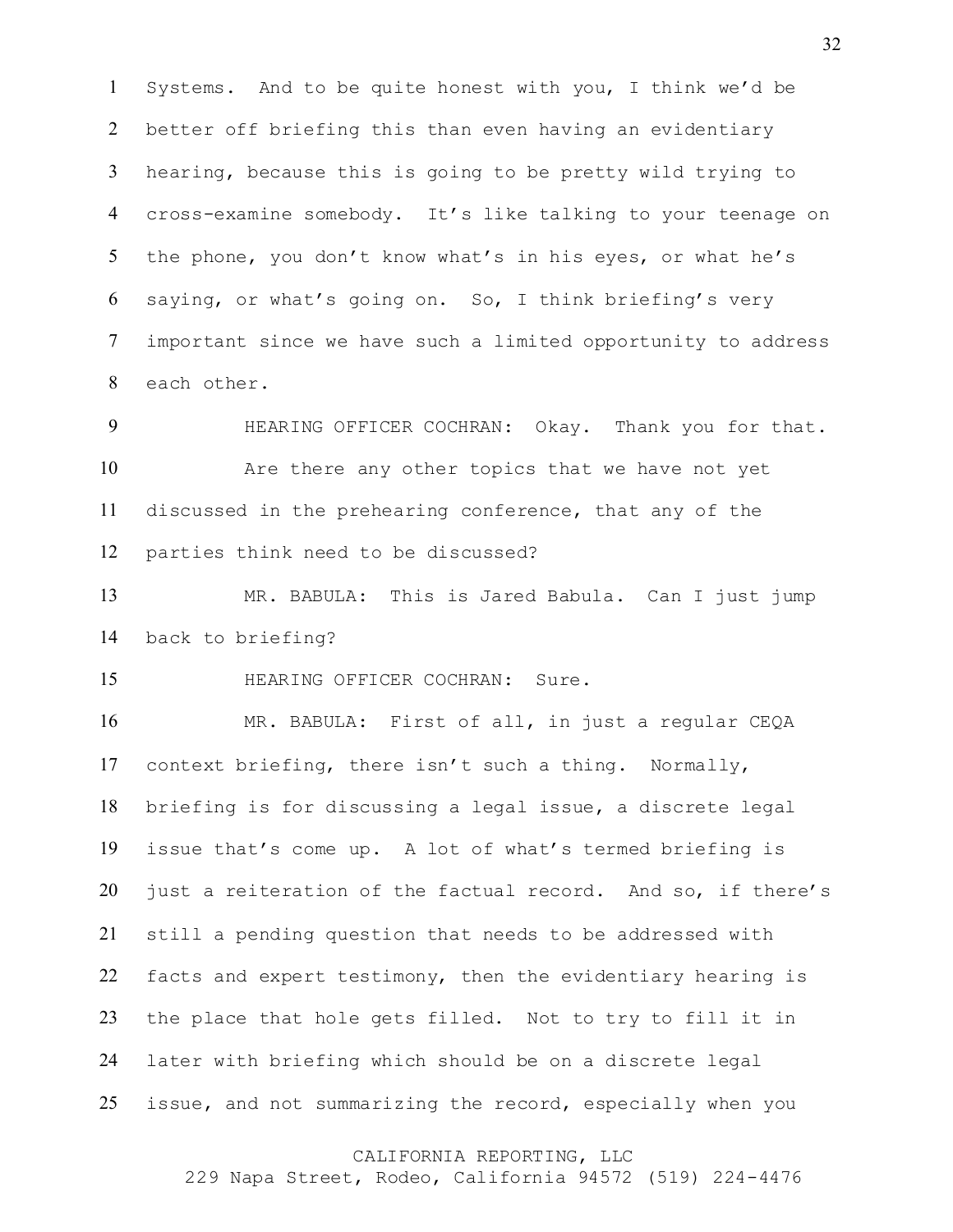have initial study which is supposed to lay out the factual basis for staff's findings. And then, you have the oral testimony, and you have the response to questions. So, the record's going to be very robust and so that's, again, why I don't see the need for briefing unless there's a discrete legal issue that the Committee finds that needs to have that part analyzed.

 MR. SARVEY: This is Robert Sarvey. I'd like to know what staff and Applicant's fear of briefing is. I don't understand their problem with it. It's done in every other proceeding I've been in, so I don't understand why it's not being done here.

 HEARING OFFICER COCHRAN: Well, I think again it depends on the definition of briefing. When you say briefing, Mr. Sarvey, how are you defining that term?

 MR. SARVEY: Well, I think that the Committee needs the explanation of facts from everybody's point of view, and the legal opinions need to be squared out in the briefing. And I don't see how we're going to do this in the evidentiary hearing with everybody on the phone. This, to me, hasn't worked very well, so that's just my opinion.

 HEARING OFFICER COCHRAN: Mr. Knight, I see your hand raised.

 MR. KNIGHT: Yes, Hearing Officer Cochran, this is Eric Knight. The letter from the City of Santa Clara

# CALIFORNIA REPORTING, LLC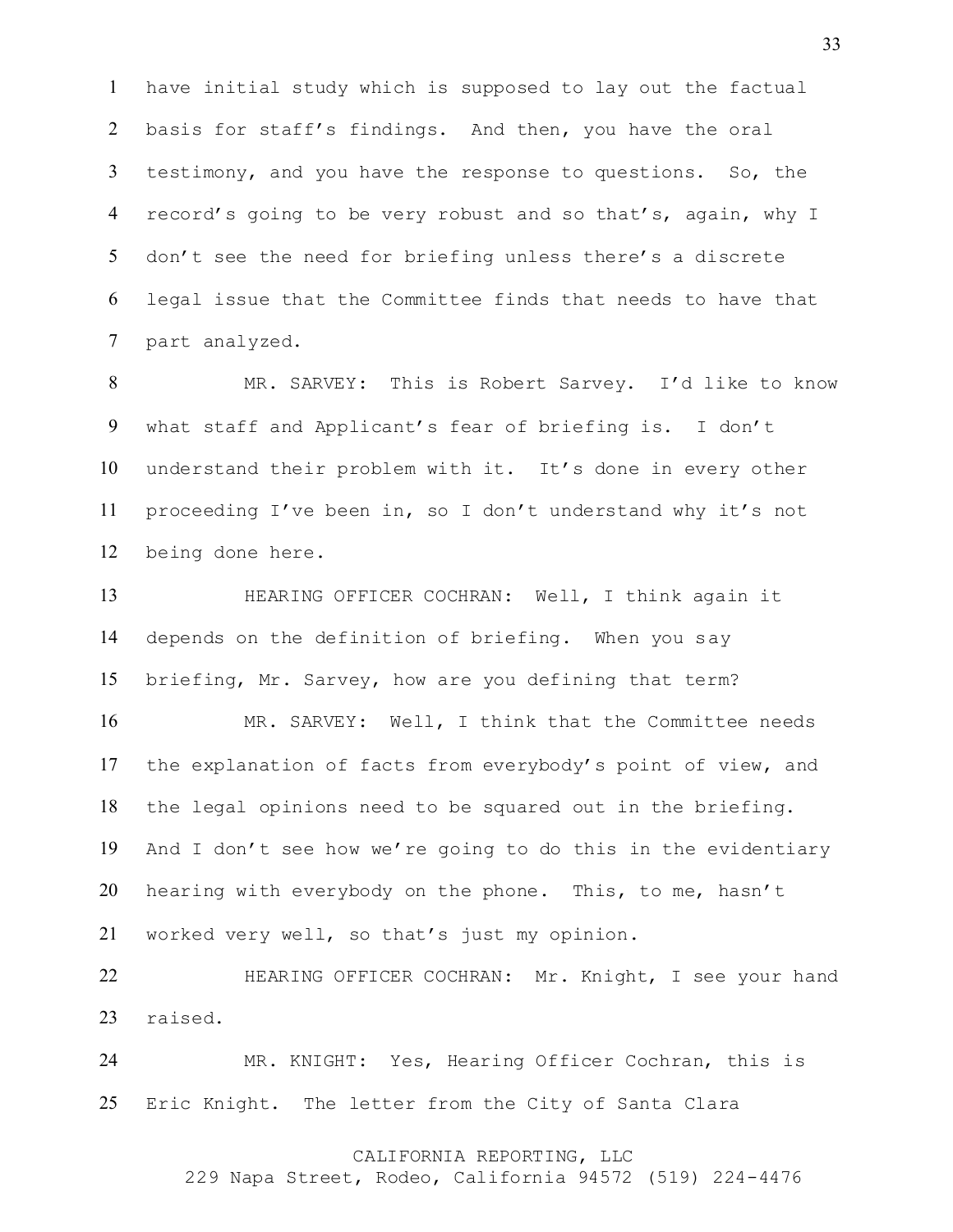agreeing to the Biological Resources mitigation is Appendix D. It's the last page of the staff initial study, Proposed Mitigated Negative Declaration.

 HEARING OFFICER COCHRAN: Thank you so much for that. MR. KNIGHT: You're welcome. MR. BABULA: Thanks, Mr. Knight. MR. KNIGHT: You're welcome, Jared.

 HEARING OFFICER COCHRAN: Sorry, my beagle is trying to get my attention.

 MR. GALATI: Hearing Officer Cochran, can I respond? HEARING OFFICER COCHRAN: Please go ahead, Mr. Galati.

 MR. GALATI: Yes. Yeah, and this is Scott Galati. The issue about briefing is one that should be of a legal nature or a procedural nature. You asked at the beginning of this whether I objected to any of the parties' filings of testimony. And because many of the items in Mr. Sarvey's filings go beyond testimony and include argument, and opinion, and briefing I didn't object to that, rather than drag us through what a specific fact sentence and what's not. Mr. Sarvey, all of his information can come in. I'm not objecting to the different pieces that include briefing. As far as I'm concerned what Mr. Sarvey has filed from the

 beginning is a mixture of briefs, opinions, and fact. So, I don't believe that the Committee decided that there was no

#### CALIFORNIA REPORTING, LLC

229 Napa Street, Rodeo, California 94572 (519) 224-4476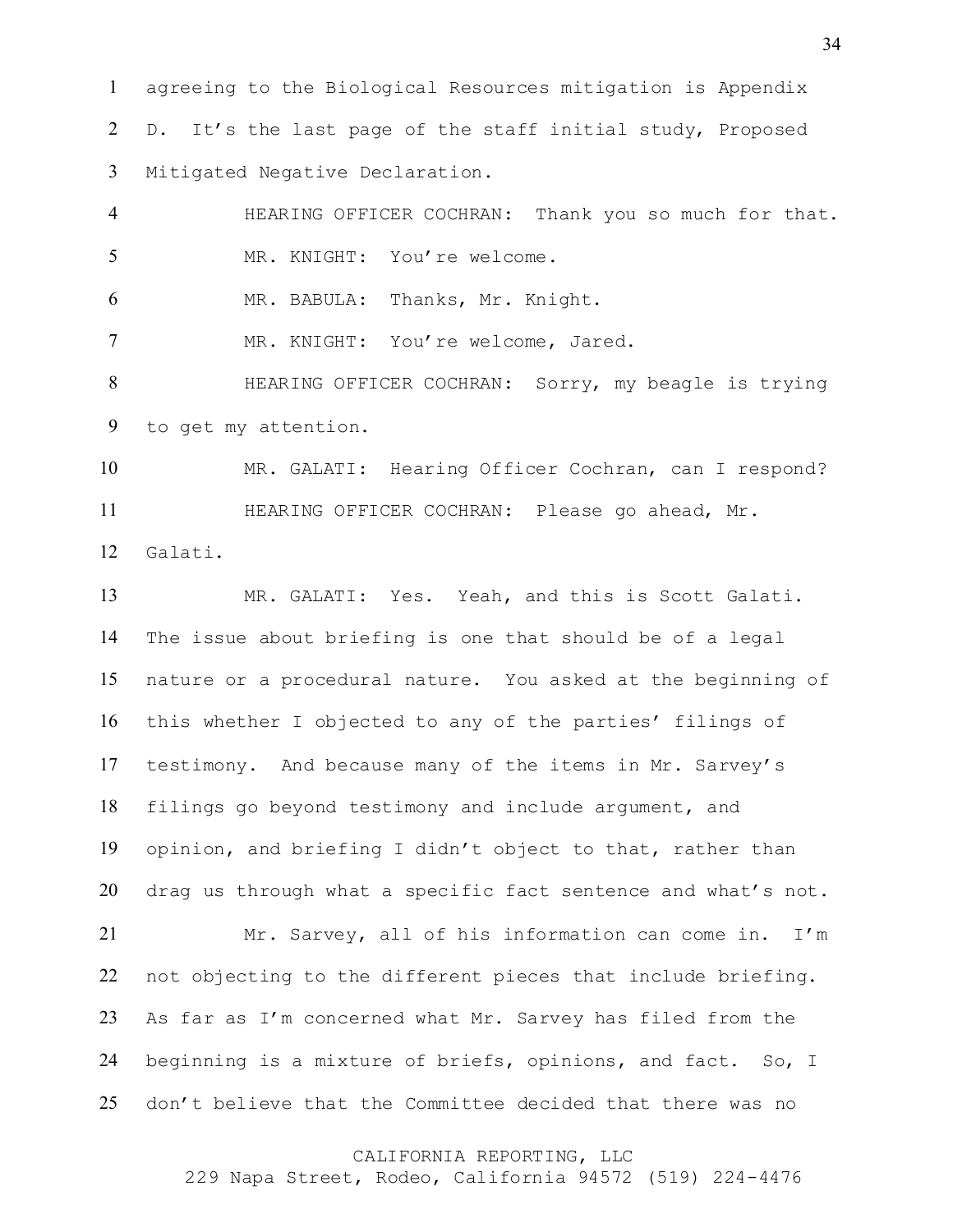need for briefing, that Mr. Sarvey would have had any inability to prepare and participate in this proceeding like he has in the last.

 So, my proposal would be that at the end of evidentiary hearing, if the Committee had a legal question, a very discrete legal question, not argument or closing statement, but a discrete legal question that needed briefing then maybe we do at that time. Otherwise, the Committee has already asked us to opine about the application of the CEQA guidelines through the questions that they have.

11 HEARING OFFICER COCHRAN: Thank you for that. In general, we don't have what would be considered a closing statement at evidentiary hearings. Would that be a helpful vehicle for this? I'm throwing that out to the parties.

Mr. Galati?

16 MR. GALATI: Yes, I've been arguing for that for 10 years, I'd be happy to do a closing statement.

 HEARING OFFICER COCHRAN: Mr. Babula, do you have an opinion on that?

 MR. BABULA: Like as a live closing statement or is it written?

HEARING OFFICER COCHRAN: Yeah.

MR. BABULA: Okay. Yeah, I would --

HEARING OFFICER COCHRAN: A live close.

MR. BABULA: I'd be fine with having some

CALIFORNIA REPORTING, LLC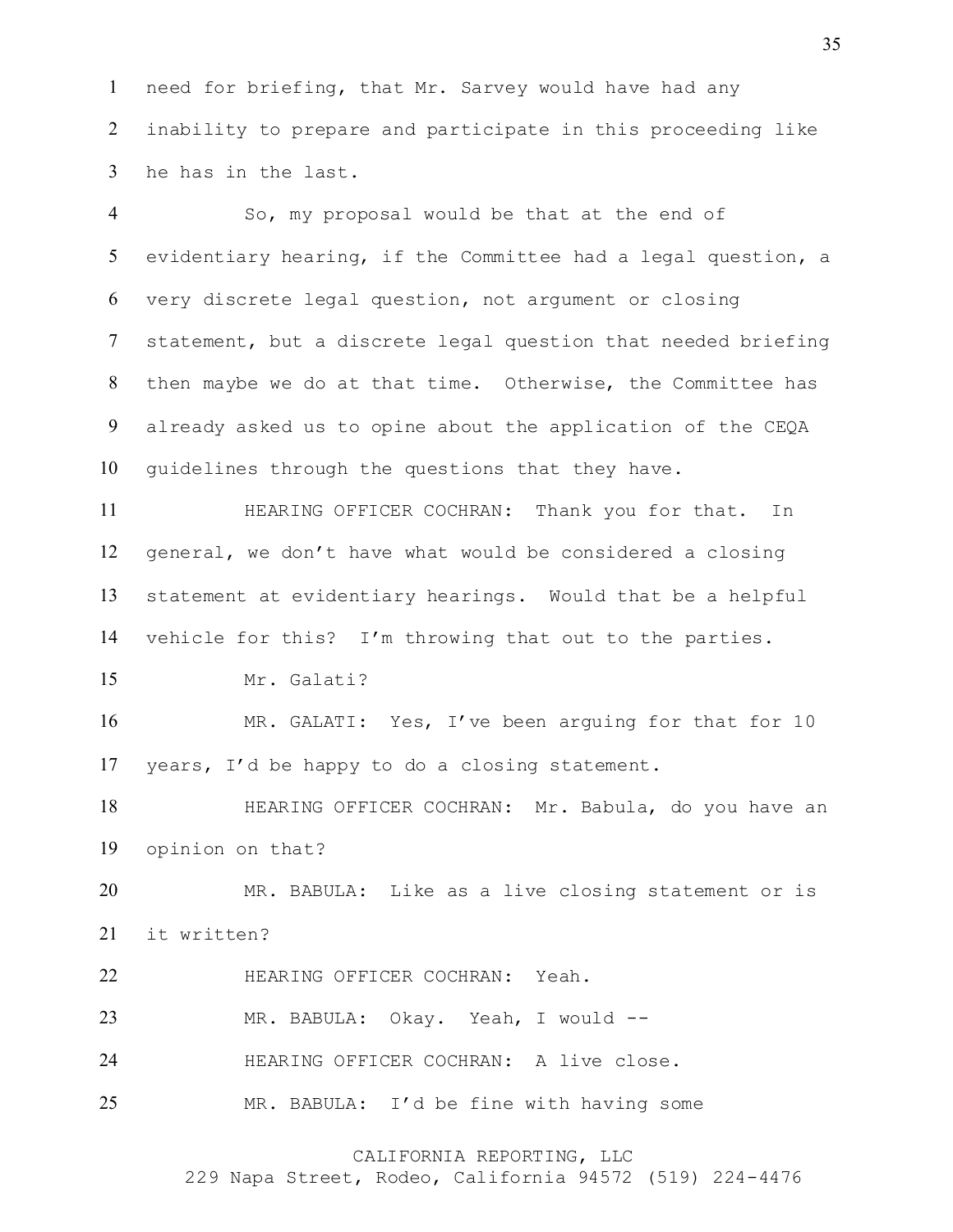encapsulating summary at the end to close it off.

 HEARING OFFICER COCHRAN: Would that address your concerns, Mr. Sarvey about being able to respond?

 MR. SARVEY: No, personally it wouldn't. See, Applicant and staff have lots of people helping them. You know, they have lots of, you know, support and everything. I'm here by myself. In order to explain myself, I need to be able to brief it. And that's been a major problem in the last two proceedings I've been in. You know, I don't have five people to sit there and say, oh yeah, it's over here, it's over there. You know, so it's very difficult for me to participate in an evidentiary hearing without an opportunity to gather everything at the end, look at the transcript, look at the evidence and present my case to the Committee. And that's why I live the briefing.

 If they just want one opening brief, that's fine with me. But I would like to explain my position. And it's very difficult for me as one person against ten people with the staff, and ten people at the Applicant. I need that and 20 that's why I'm requesting it.

 HEARING OFFICER COCHRAN: Okay. I think we can take that under advisement.

 Commissioner Douglas, I believe we're now at public comment.

PRESIDING MEMBER DOUGLAS: Okay, that sounds right.

# CALIFORNIA REPORTING, LLC

229 Napa Street, Rodeo, California 94572 (519) 224-4476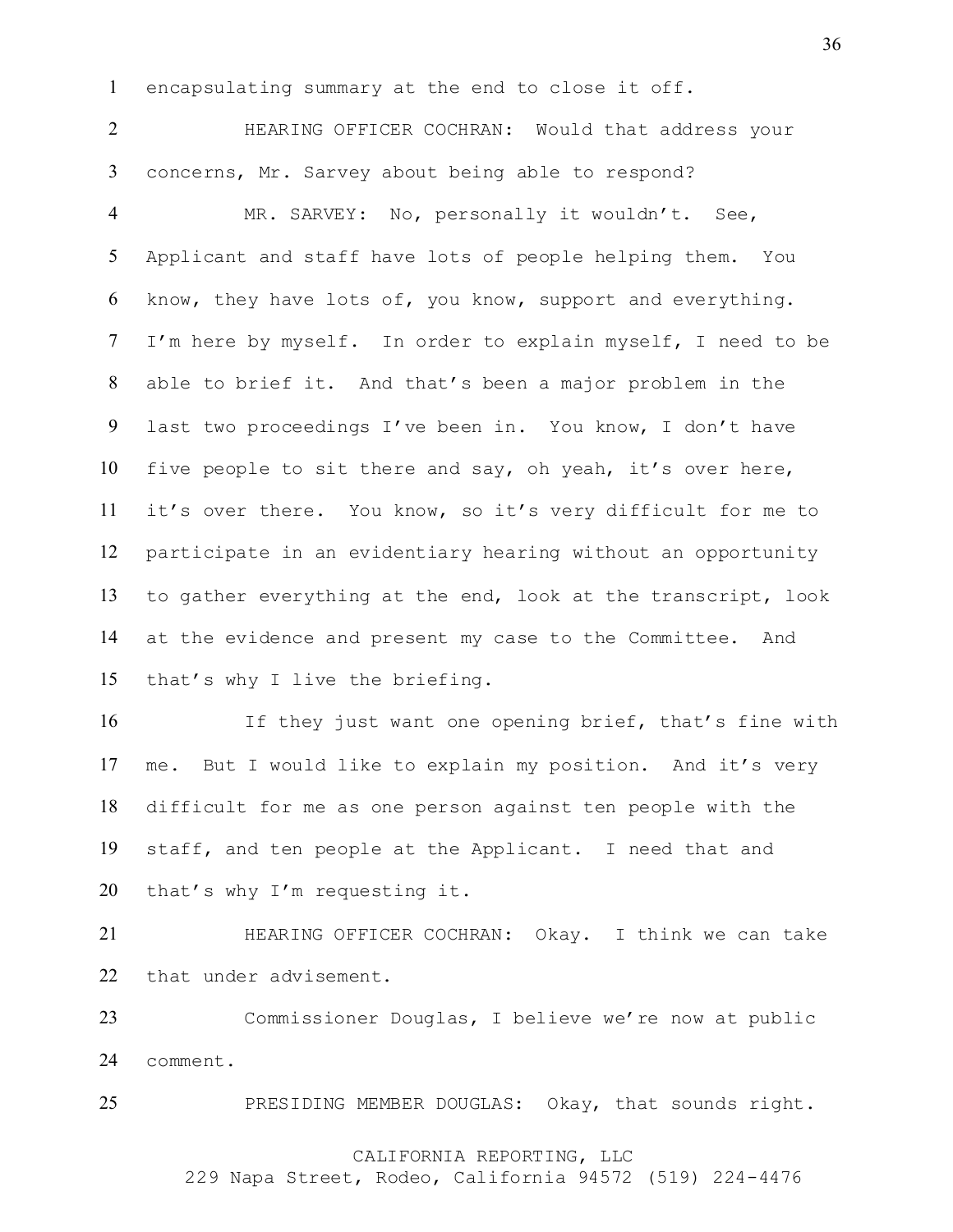So  $-$ 

 HEARING OFFICER COCHRAN: So, I will unmute everyone. PRESIDING MEMBER DOUGLAS: Good.

 HEARING OFFICER COCHRAN: So that that way -- the lines are open. Is there anyone who would like to offer a public comment? You can just start talking. You don't have to raise your hand. You don't have to send me a chat. I'm not seeing anyone wishing to make a public comment. Am I correct? Speak now or forever hold your peace.

 Okay. The Committee will now adjourn to a closed session in accordance with California Government Code Section 11126(c)(3), which allows a state body to hold a closed session to deliberate on a decision to be reached in a proceeding the state body was required to conduct by law.

Mr. Galati, is your hand up again? No.

 Okay, so we anticipate that we will return from closed session in about an hour. So, thank you for your participation here. And we are now in closed session.

(Convene Closed Session at 3:02 p.m.)

(Reconvene Open Session at 4:00 p.m.)

 HEARING OFFICER COCHRAN: So, we're back on the record following the closed session. The following is the reportable action from that closed session.

25 The Committee is inviting the parties to prepare and

CALIFORNIA REPORTING, LLC

229 Napa Street, Rodeo, California 94572 (519) 224-4476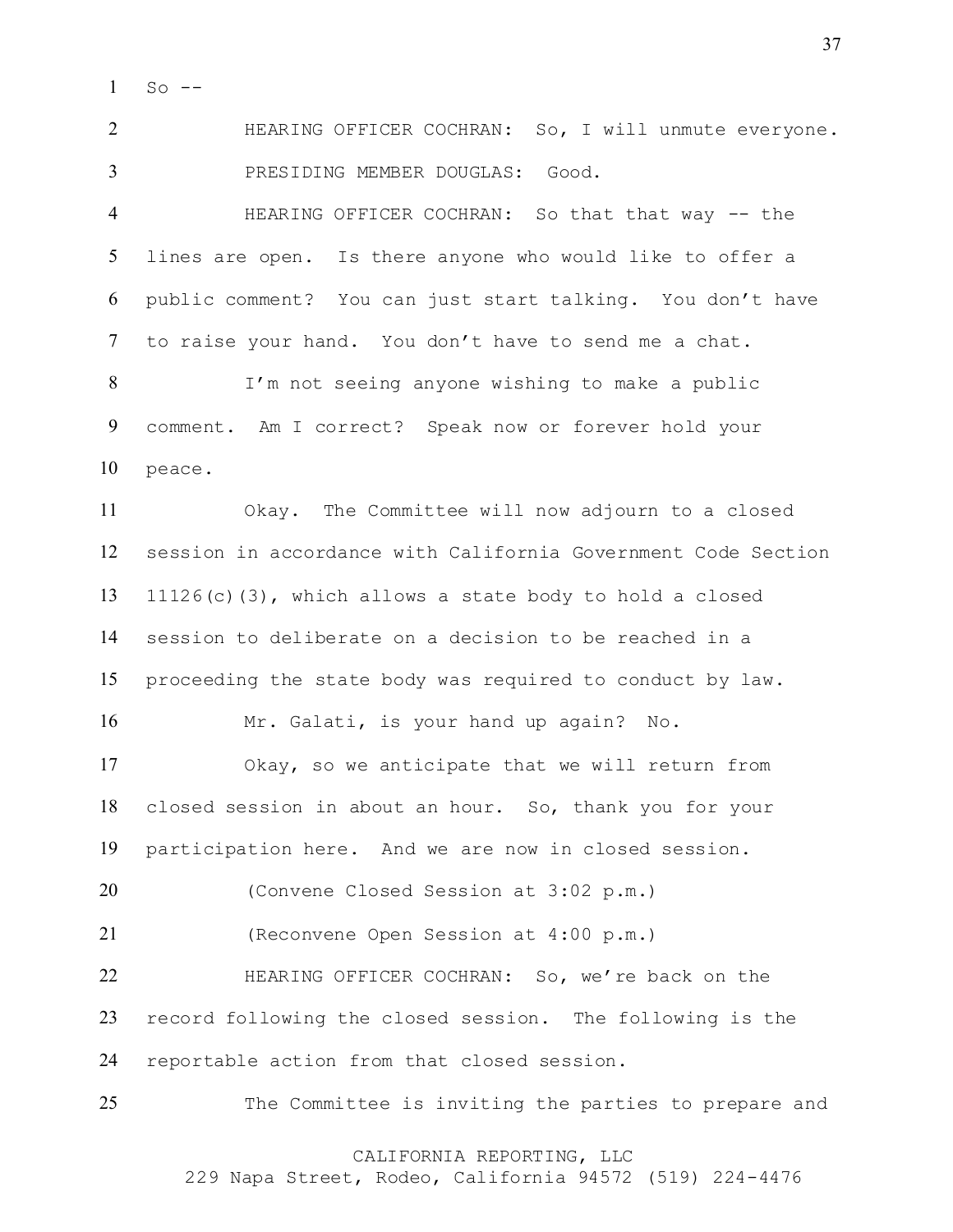give a closing statement, argument, whatever you'd like to call it that summarizes the evidence that's presented at the evidentiary hearing. Each party will have a time limit of between five to ten minutes for this summarization.

 In addition, we want to alert the parties that we will be -- that part of the discussion at the evidentiary hearing will concern the schedule for the issuance of a decision, including a revised date for the business meeting. So, please be prepared to discuss that.

 I will also be putting this information into an email memo or the docket.

 Are there any questions? I see that Mr. Galati did not stay on the line. So, Mr. Babula or Mr. Sarvey, do you have any questions about the reported action?

MR. BABULA: This is Jared Babula. I do not.

**HEARING OFFICER COCHRAN:** Thank you.

 MR. SARVEY: This is Bob Sarvey. I don't have any questions either, thank you.

 HEARING OFFICER COCHRAN: Okay. Commissioner Douglas, if you could now adjourn the meeting?

 PRESIDING MEMBER DOUGLAS: All right. Well, thank you again Hearing Officer Cochran.

23 And we are adjourned.

24 HEARING OFFICER COCHRAN: Thank you all very much. Next week's evidentiary hearing begins at 10:00 on Wednesday,

### CALIFORNIA REPORTING, LLC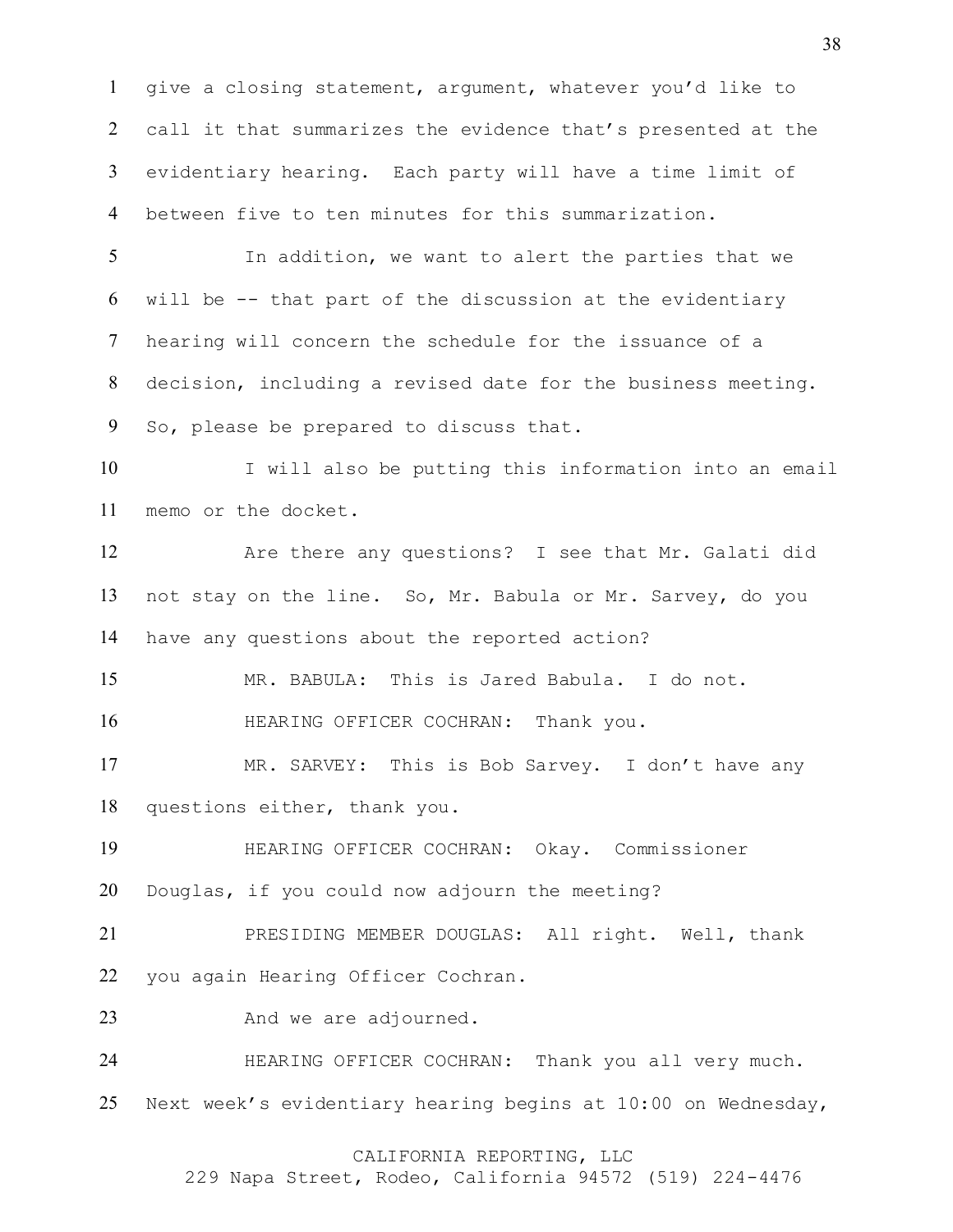| $\mathbf{1}$            | May 27. |                                          |           |  |  |
|-------------------------|---------|------------------------------------------|-----------|--|--|
| $\sqrt{2}$              |         | (Thereupon, the Hearing was adjourned at |           |  |  |
| $\overline{\mathbf{3}}$ |         | 4:02 p.m.                                |           |  |  |
| $\overline{4}$          |         |                                          | $--000--$ |  |  |
| $\overline{5}$          |         |                                          |           |  |  |
| 6                       |         |                                          |           |  |  |
| $\sqrt{ }$              |         |                                          |           |  |  |
| $\,8\,$                 |         |                                          |           |  |  |
| 9                       |         |                                          |           |  |  |
| $10\,$                  |         |                                          |           |  |  |
| $11\,$                  |         |                                          |           |  |  |
| 12                      |         |                                          |           |  |  |
| 13                      |         |                                          |           |  |  |
| 14                      |         |                                          |           |  |  |
| 15                      |         |                                          |           |  |  |
| 16                      |         |                                          |           |  |  |
| $17\,$                  |         |                                          |           |  |  |
| $18\,$                  |         |                                          |           |  |  |
| 19                      |         |                                          |           |  |  |
| 20                      |         |                                          |           |  |  |
| $21\,$                  |         |                                          |           |  |  |
| $22\,$                  |         |                                          |           |  |  |
| 23                      |         |                                          |           |  |  |
| 24                      |         |                                          |           |  |  |
| 25                      |         |                                          |           |  |  |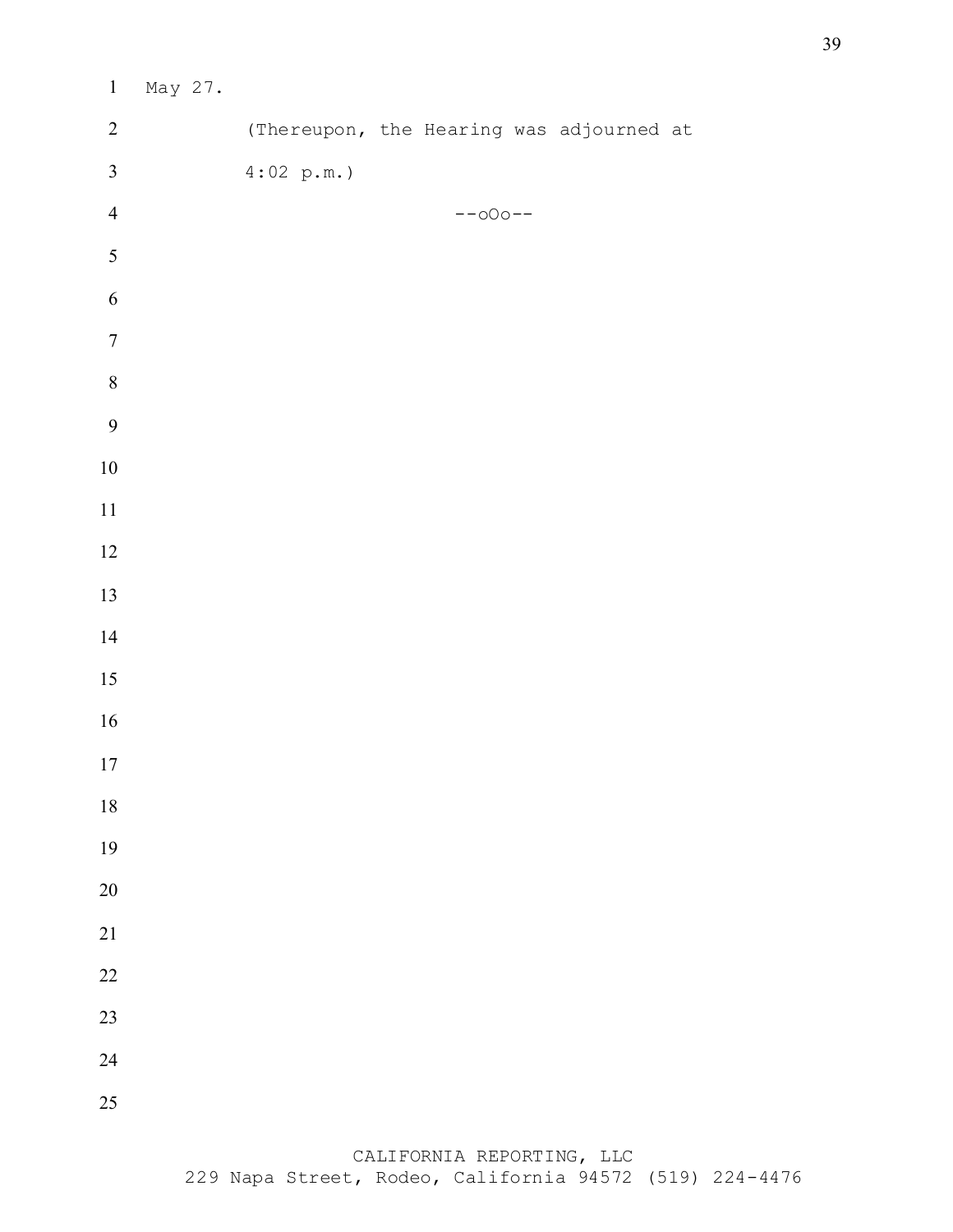#### **REPORTER'S CERTIFICATE**

I do hereby certify that the testimony in the foregoing hearing was taken at the time and place therein stated; that the testimony of said witnesses were reported by me, a certified electronic court reporter and a disinterested person, and was under my supervision thereafter transcribed into typewriting.

And I further certify that I am not of counsel or attorney for either or any of the parties to said hearing nor in any way interested in the outcome of the cause named in said caption.

IN WITNESS WHEREOF, I have hereunto set my hand this 2nd day of June, 2020.

PETER PETTY CER\*\*D-493 Notary Public